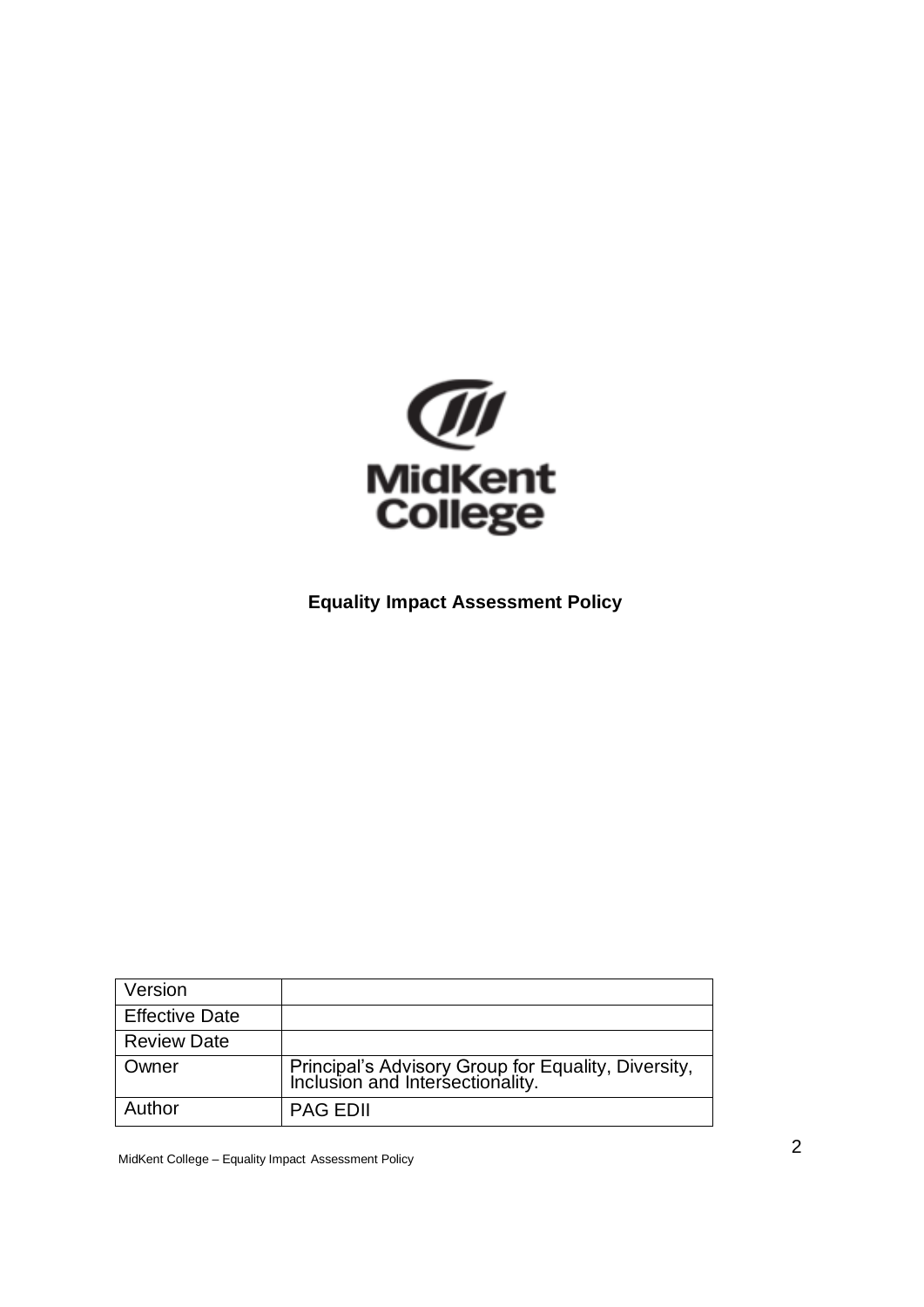| <b>Contents</b> |                                                                     |  |  |
|-----------------|---------------------------------------------------------------------|--|--|
|                 |                                                                     |  |  |
|                 | 1.                                                                  |  |  |
|                 | 2.                                                                  |  |  |
|                 | 3.                                                                  |  |  |
|                 | 4.                                                                  |  |  |
|                 | 5.                                                                  |  |  |
|                 | 6.                                                                  |  |  |
|                 | 7.                                                                  |  |  |
|                 | 8.                                                                  |  |  |
|                 | 9.                                                                  |  |  |
|                 | 10.                                                                 |  |  |
|                 | 11.                                                                 |  |  |
|                 | 12.                                                                 |  |  |
|                 | 13.                                                                 |  |  |
|                 | 14.                                                                 |  |  |
|                 | 15.                                                                 |  |  |
|                 | 16.                                                                 |  |  |
|                 | 17.                                                                 |  |  |
|                 | 18.                                                                 |  |  |
|                 | 19.                                                                 |  |  |
|                 | 20.                                                                 |  |  |
|                 | 21.                                                                 |  |  |
|                 |                                                                     |  |  |
|                 |                                                                     |  |  |
|                 |                                                                     |  |  |
|                 |                                                                     |  |  |
|                 |                                                                     |  |  |
|                 |                                                                     |  |  |
|                 |                                                                     |  |  |
|                 |                                                                     |  |  |
|                 | Equality/Diversity Fast Track Checklist for Organisers of Events 22 |  |  |
|                 |                                                                     |  |  |
|                 |                                                                     |  |  |
|                 |                                                                     |  |  |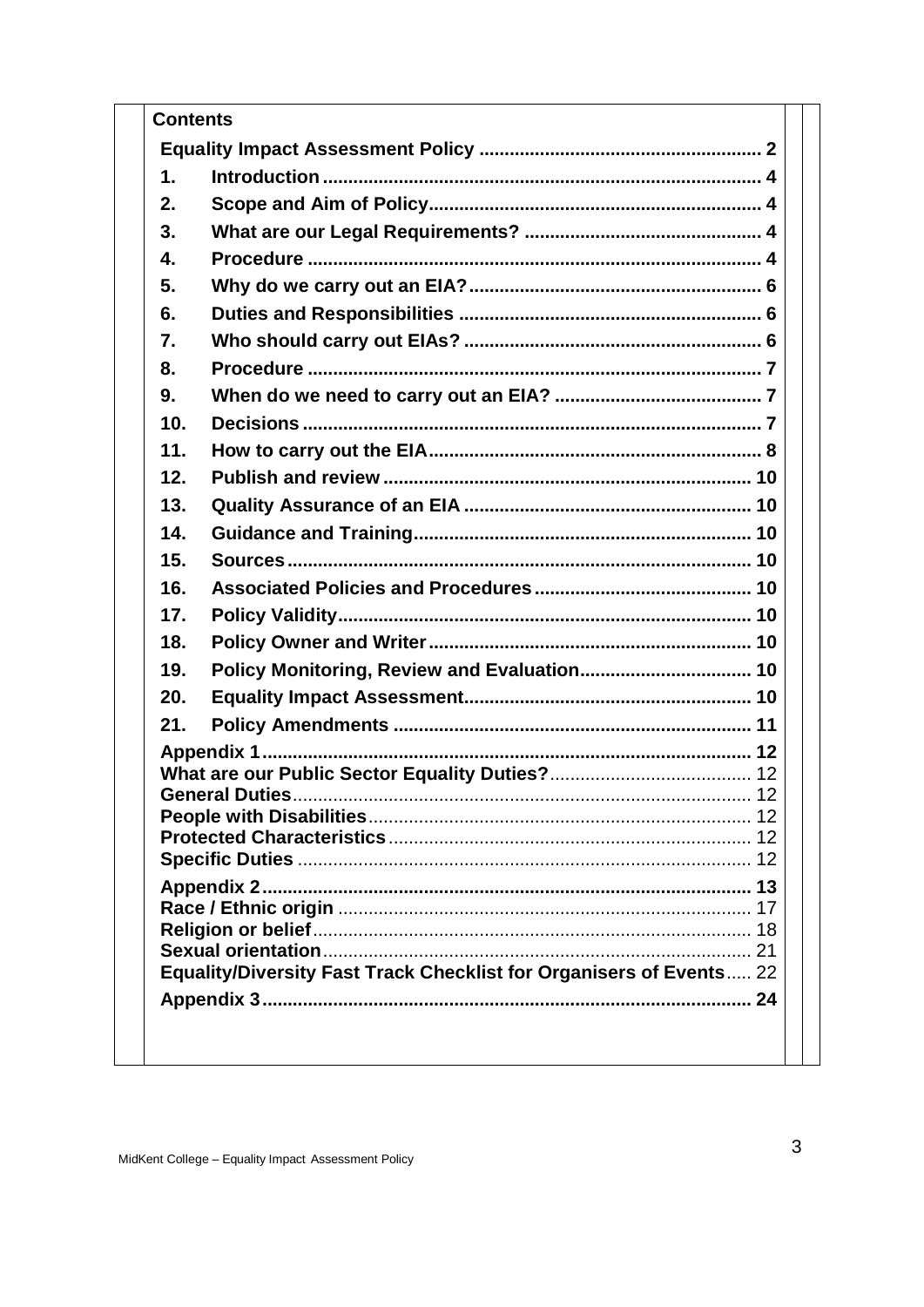### <span id="page-2-0"></span>**1. Introduction**

1.1. An Equality Impact Assessment (EIA) is a proactive, discrimination risk assessment.

It is the systematic analysis of a policy, practice, procedure or provision (whether formal or informal) to assess whether the policy has a disparate (unequal) impact on people with protected characteristics.

- 1.2. The impact could be positive, neutral or negative. **The key aim of an EIA is to identify and rectify negative impact and guide decision making.**
- 1.3. The benefits of an EIA are to:
	- Help to demonstrate compliance with the law
	- Ensure a written record of equality considerations you have taken into account
	- Ensure decision-making includes consideration of the actions that would help to avoid or mitigate any negative impacts on particular protected groups.
	- Make decisions based on evidence
	- Make decision-making more transparent.
	- Improve or promote equality of opportunity and inclusion.

### <span id="page-2-1"></span>**2. Scope and Aim of Policy**

This policy applies to all college policies and some college decisions.

2.1. The purpose of this policy is to tell you how to carry out and EIA and to explain why an EIA is carried out.

#### <span id="page-2-2"></span>**3. What are our Legal Requirements?**

Our legal requirement is to meet our public sector equality duties (PSED). We have a legal requirement to consult, not discriminate, to advance equality of opportunity and promote good relations (See [Appendix 1](#page-9-1) for further information about our PSED).

EIA are the tool we use to help show we comply with the PSED.

- 3.1. EIA help to analyse our policies and practices to make sure they do not discriminate or disadvantage people. EIAs also improve or promote equality through:
- Equality of process
- Equality of outcome, and
- Equality of choice.

#### <span id="page-2-3"></span>**4. Procedure**

4.1 Flow chart

The flow chart illustrates the EIA process: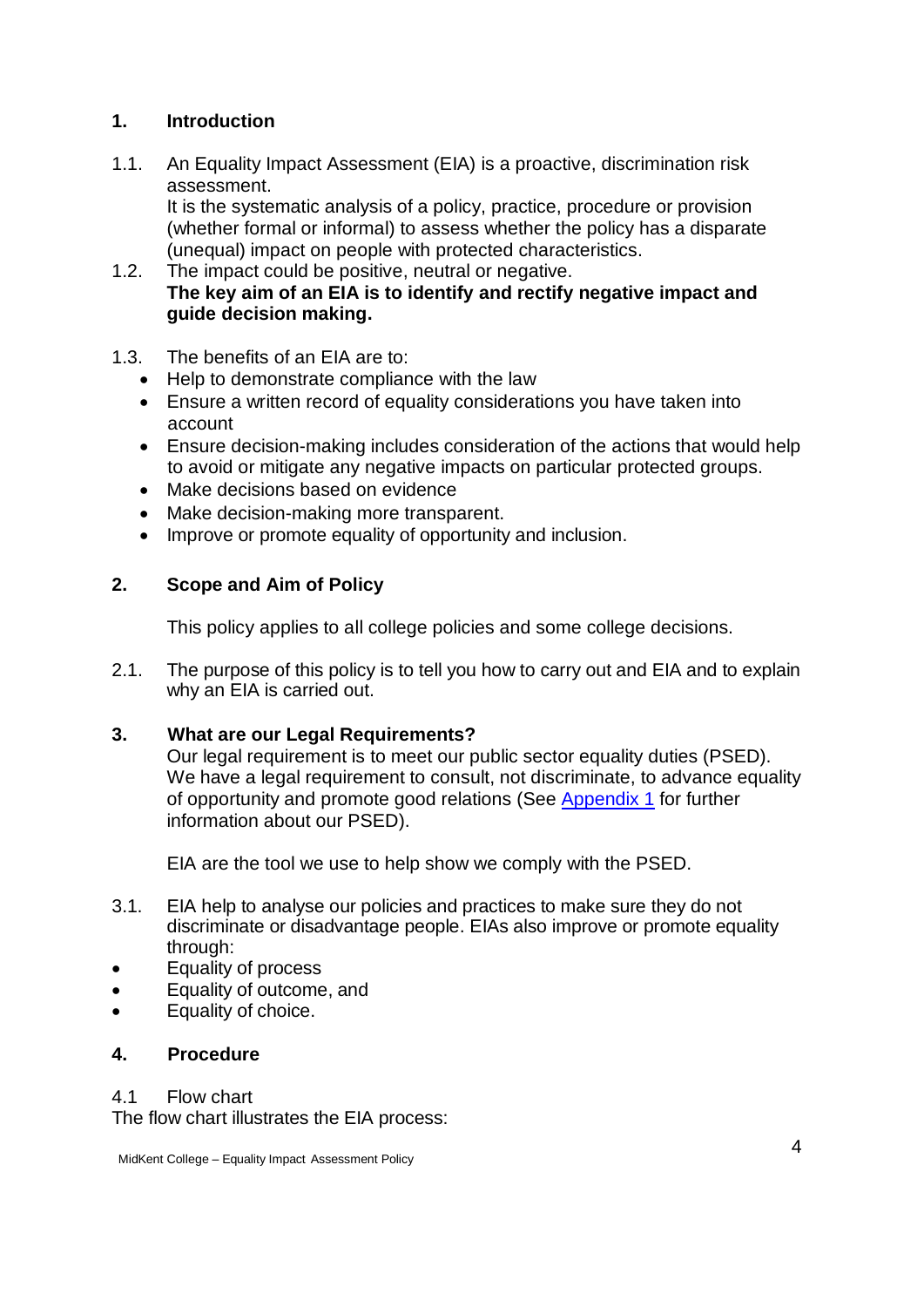

MidKe n t College – Equality Impact Assessment Policy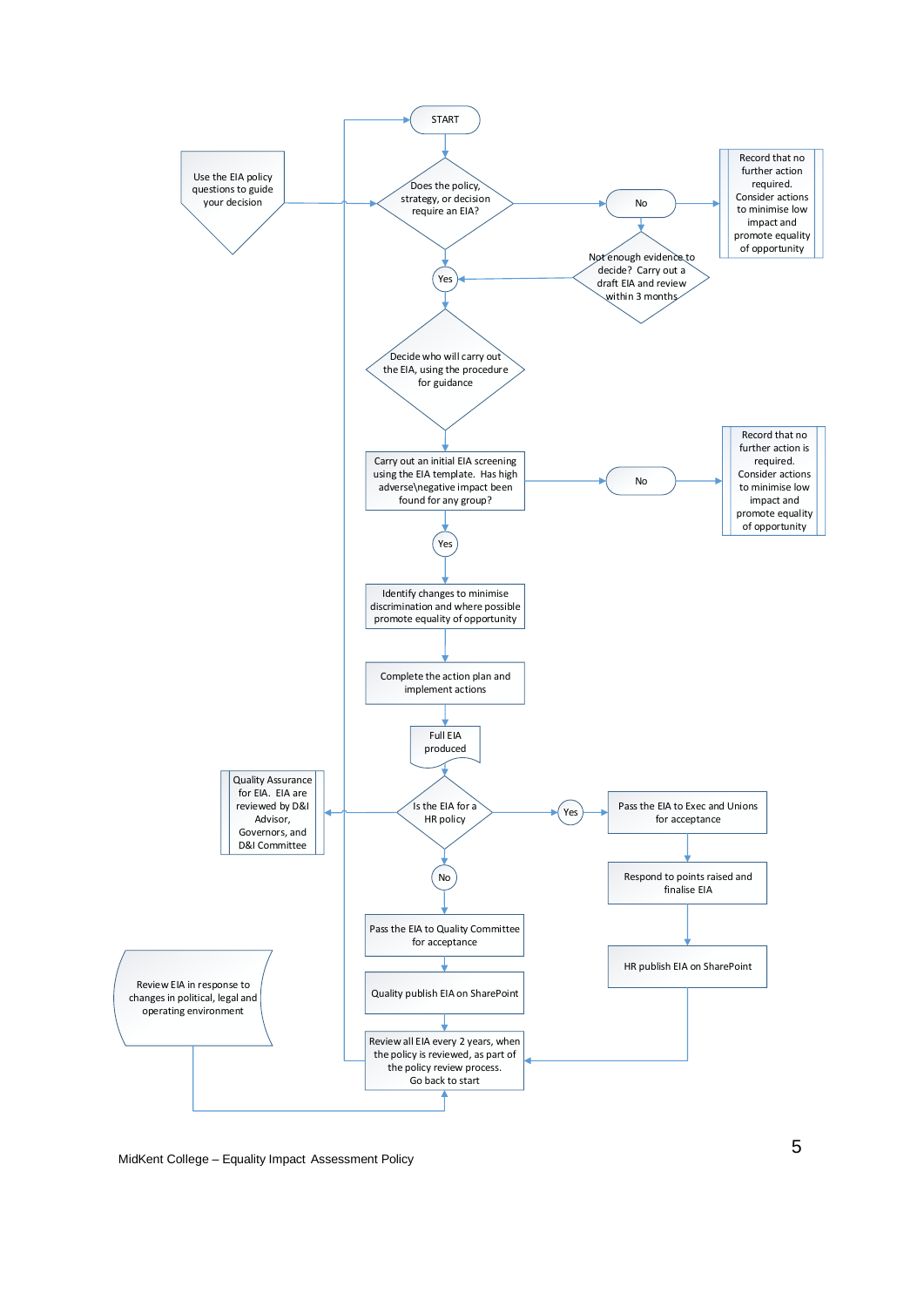### <span id="page-4-0"></span>**5. Why do we carry out an EIA?**

- 5.1. EIA's, or a consideration of the impact on protected characteristics (see Appendix 1) should be carried out **before** a decision is made so that proper consultation can be carried out and relevant adjustments made before a policy or procedure is implemented.
- 5.2. ACAS state that "doing it at the end" will not enable the college to properly consult and involve those effected. Opportunities for picking up issues and making adjustments as part of the policy development will be missed. It won't save time and may in fact lead to delay or even fundamental repositioning.

### <span id="page-4-1"></span>**6. Duties and Responsibilities**

- 6.1. The Policy Owner or manager for the department concerned is responsible for ensuring an EIA is carried out for policies and decisions (where appropriate) in their area.
- 6.2. It is the responsibility of the person approving the policy to ensure the EIA is completed correctly.
- 6.3. A Policy will not be approved by Exec, the Policy Committee, or the Governing Body, unless the EIA has been completed.
- 6.4. The PAG EDII will review one random EIA per meeting

#### <span id="page-4-2"></span>**7. Who should carry out EIAs?**

- 7.1. An EIA should be carried out as a panel, to ensure a robust assessment is undertaken.
- 7.2. An EIA should be carried out by a minimum of two people. Choose two people who fall into two of the four categories below:
	- a) The lead person conducting an EIA must have a detailed understanding of the policy and policy area (policy, practice, procedure or provision (whether formal or informal)) and must be in a position to ensure changes are made where they are needed. Usually this is the person responsible for developing the policy
	- b) A subject area expert
	- c) A member of staff with a working knowledge of equality, diversity, inclusion and intersectionality (EDII)
	- d) Someone not directly connected to the policy. This can be the line manager of the policy owner or staff from another department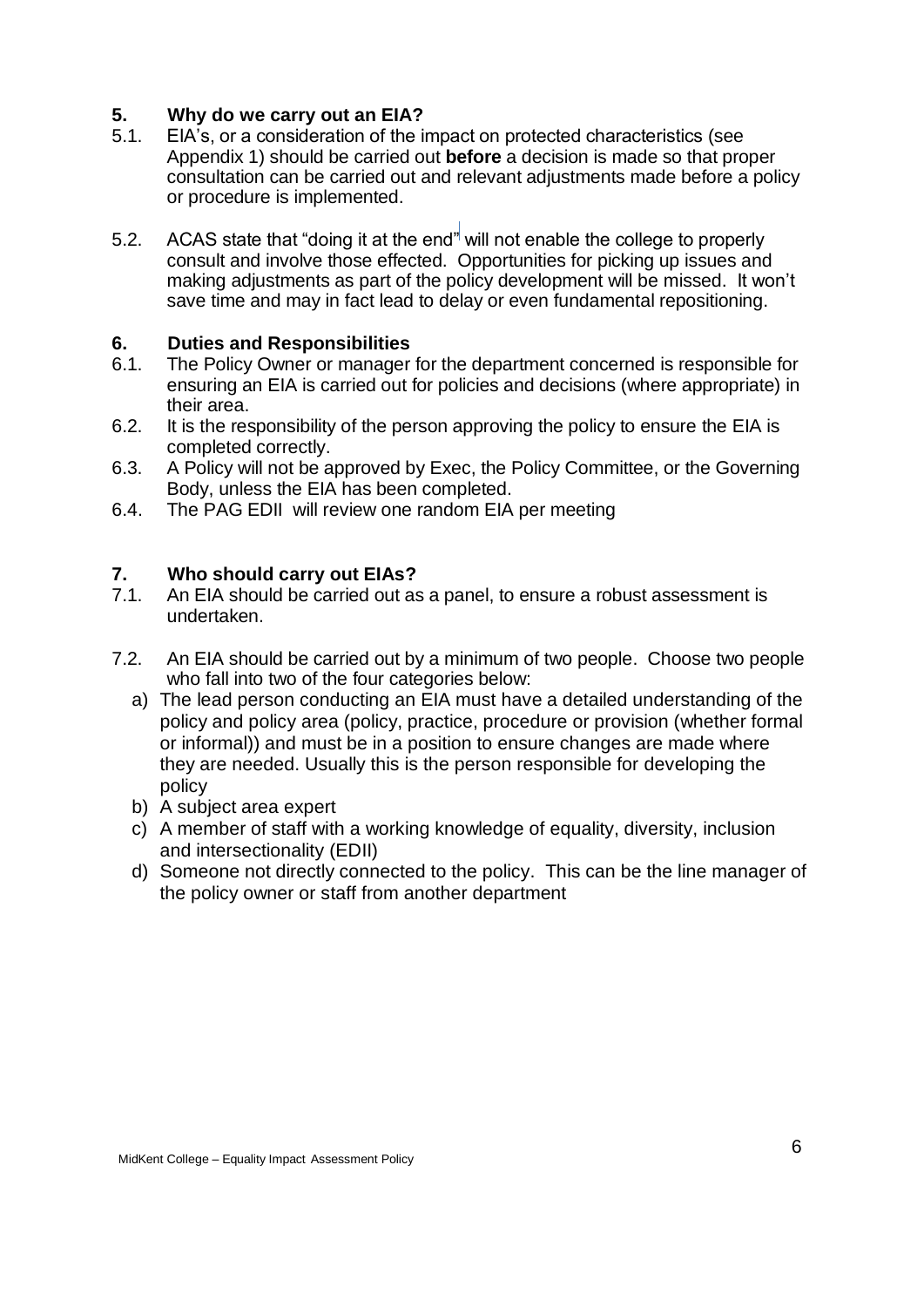### <span id="page-5-0"></span>**8. Procedure**

### **8.1. Steps:**

- Decide if an EIA is needed for decisions or new\existing policies (see below)
- Decide who should carry out the EIA (see below)
- Decide if there is enough information to carry out an EIA
- Complete a draft EIA and full EIA within 3 months, or
- Complete a full EIA
- Approval by Policy Committee or Governors or relevant group
- Review every 2 years when the policy is reviewed, or when changes warrant a review (operational, legal or political changes)

# **9. When do we need to carry out an EIA?**

# <span id="page-5-1"></span>**9.1. Policy**

All policies require an EIA.

# **9.2. When should an EIA be carried out for existing policies?**

An EIA should be completed:

- When an existing policy is being reviewed according to the published review timetable (every 2 years).
- Where there is a major change to the law or operating environment, which could impact on equality groups.
- EIAs may be completed retrospectively, as part of ensuring compliance. The important thing is that they are being done as part of the college governance.

# **9.3. When should an EIA be carried out for new policies?**

9.4. EIA's, or a consideration of the impact on protected characteristics should be carried out before a decision is made so that proper consultation can be carried out and relevant adjustments made before a policy or procedure is implemented. An EIA is required as part of decision making to understand the impact of a policy or decision.

# **10. Decisions**

- <span id="page-5-2"></span>10.1. An EIA is needed for:
- 10.2. A decision
	- Strategic decisions, operational decisions, policies/procedures and practice.
	- The whole college staff at all levels and students
	- All functions/faculties/departments
- 10.3. See [Appendix 2](#page-11-0) for more information about which decisions require an EIA.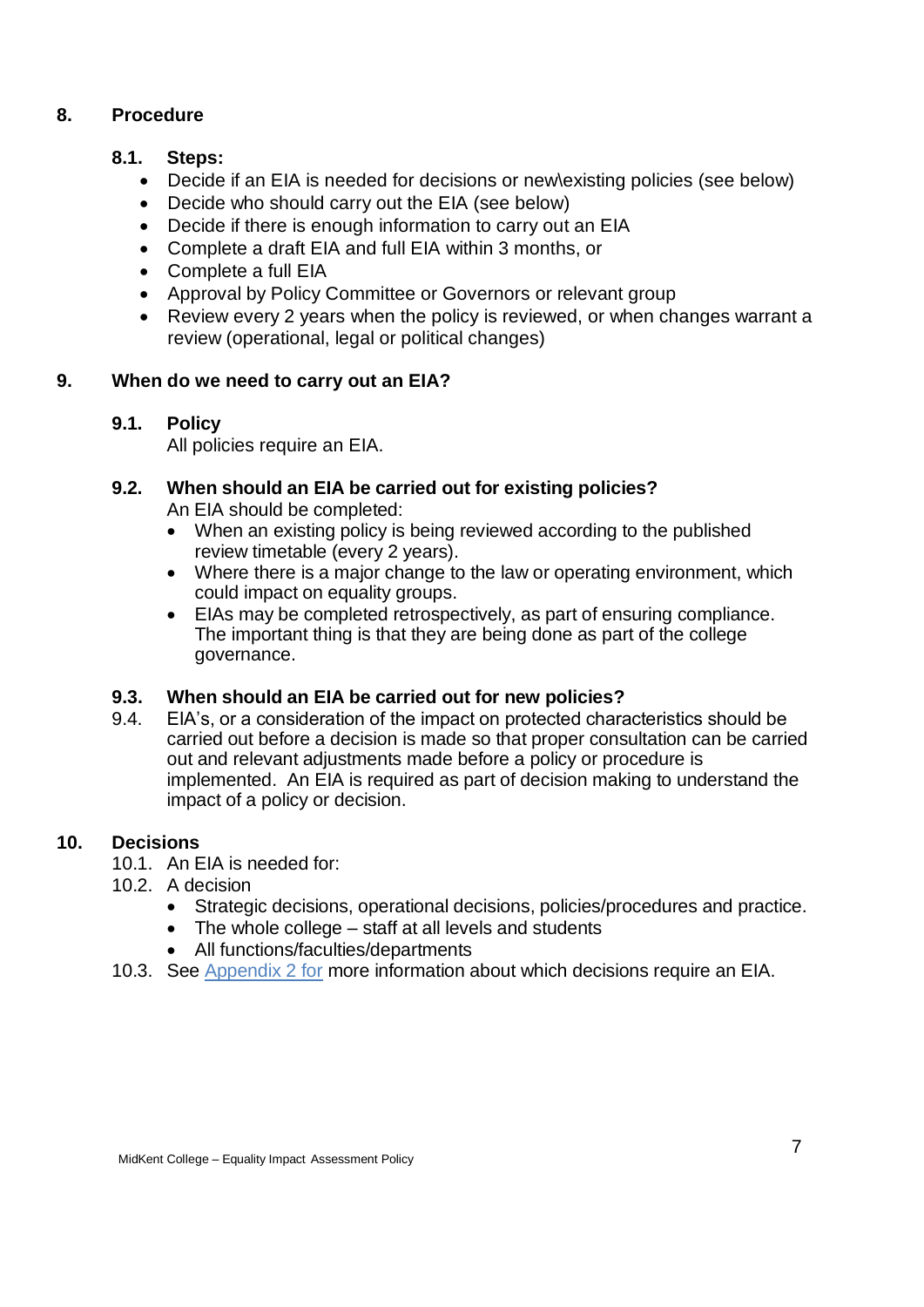#### <span id="page-6-0"></span>**11. How to carry out the EIA**

- 11.1. Use the EIA Template to record the EIA.
- 11.2. The EIA process must be considered from the very beginning of policy development rather than after the policy has been completed. This will encourage you to be thinking about equality outcomes from the beginning and will hopefully lead to fewer changes once the policy is complete.

EHRC quote: "There is no point in producing a document for its own sake, and doing so after the decision has been taken will not achieve compliance with the public sector equality duty."

#### **11.3. Steps taken:**

- 11.4. Gathering information and evidence. This may include previous EIAs, student data such as success rates, feedback or surveys, staff consultation etc.
- 11.5. Consultation. It is a legal requirement that consultation takes place with appropriate stakeholders as part of the EIA process. This will include consulting with recognised trade unions, relevant interest groups and for the disability equality duty it is necessary to ensure that disabled people are engaged in the EIA process.
- 11.6. Recording and analysing the evidence and consultation feedback and making a judgement on the policy. It might be necessary to make changes or amendments to the policy in order to address any adverse impact.
- 11.7. Making changes. Quite often changes resulting from an EIA can and should be made immediately. However there will be times, with procedures for example, where an action plan will be required. It is important to be focused and succinct so that outcomes are clear and achievable.

#### **11.8. How much evidence is needed? (Draft EIA)**

11.9. Lack of evidence should not prevent an EIA from being undertaken – provisionally as a draft EIA.

With new policies or management decisions there may be little evidence. In such cases you should make a judgement that is as reliable as possible. Consultation will strengthen these value judgements by building a consensus that can avoid obvious prejudices or assumptions. Guard against 'groupthink' by having a diverse range of consultees.

- 11.10. Where a draft EIA has been carried out, there must be plans to gather the required data so that a full assessment can be completed **within 3 months**.
- 11.11. The scale of these plans should be proportionate to the policy or decision. When there is enough evidence a full EIA should be prepared.
- 11.12. Disability. Where appropriate, questions that involve disabled people can be put to our Working Group for disability (contact via Diversity and Inclusion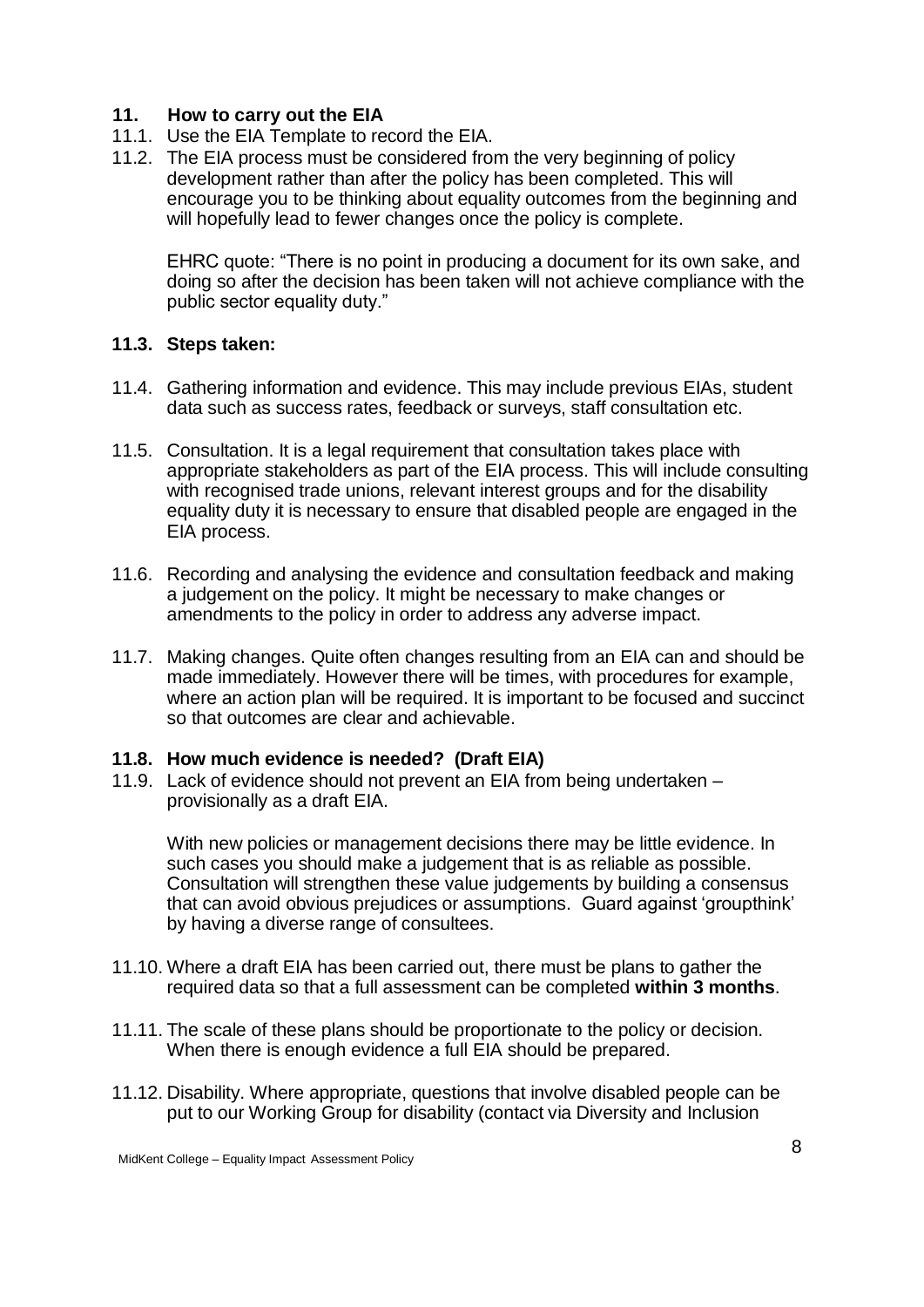Advisor), a user group or via staff or student representatives. Their considerations and views will amount to evidence that can be used in an assessment.

### **11.13. How to analyse impact and take action?**

- An EIA is about making comparisons between groups of employees, students or service users. An EIA will uncover differences, however difference is normal and it would be surprising if comparisons were always the same.
- You are looking for bias that can occur when there are significant differences (disproportionate difference) between groups of people in the way a policy or practice has impacted on them, asking the question "Why?" and investigating further.

#### **11.14. What to do if there is significant difference**

There are four options, if significant difference (often called an adverse impact) is found. Record this on the EIA Template:

- 1. **Stop the Policy.** Decide to stop the policy or practice at some point because the data shows bias towards one or more groups
- 2. **Change the Policy.** Adapt or change the policy in a way which will eliminate the bias, or not adversely affect certain groups of people, or miss opportunities to affect them positively. This can involve taking steps to mitigate adverse impacts, or to bolster or tailor positive ones. Legally, people can be treated differently in some circumstances, such as

putting in place single-sex provision where there is a need for it. Document the reasons for this on the EIA Template and the information you used to make this decision.

- 3. **Justify the Policy.** For example, if the data shows the policy operates against disabled people, women or particular communities but we can't see any way around it. The policy or practice has been examined from **every** angle, considered all available options carefully, and there still seems no other proportionate way to achieve the aim of the policy or practice. Then you are going to continue with this policy or practice knowing full well that it may favour some people less than others. Seek a second opinion from another key manager, should you need to justify an adverse impact. Record this on the EIA Template.
- **4. Stop it but pilot the Policy or decision.** This provides an open door for consultation where a decision must go ahead. A pilot may run for 3 months and is then reviewed.

In most cases, where disproportionate disadvantage is found by carrying out EIAs, policies and practices are usually changed or adapted. This is a positive feature and demonstrates fairness by removing barriers to both staff, students and service users.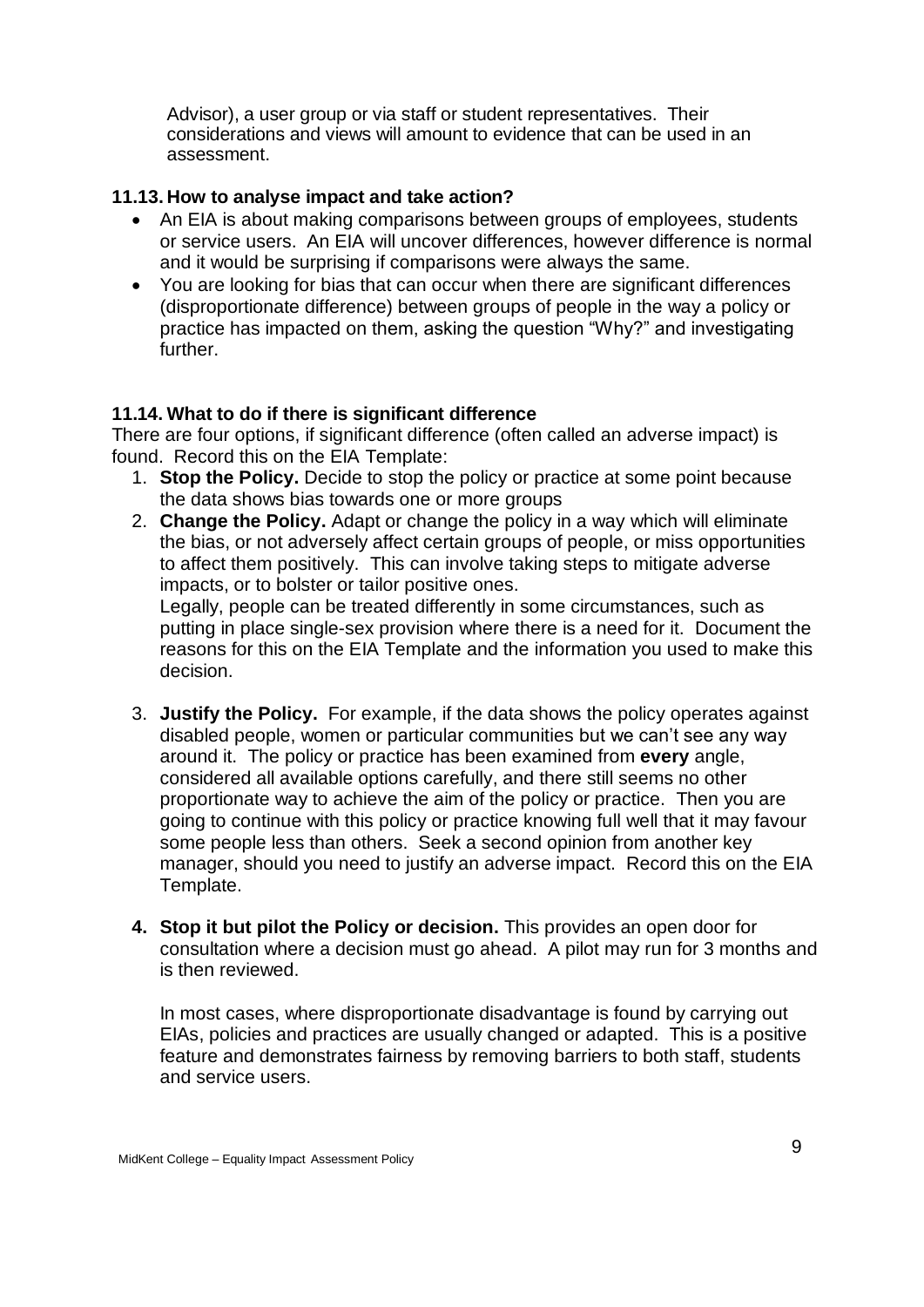### <span id="page-8-0"></span>**12. Publish and review**

12.1. All EIAs should therefore be signed off by a Senior Manager, or the Governing Body. Quality policies are then published on the Quality SharePoint site. HR policies are published on the HR SharePoint site.

### <span id="page-8-1"></span>**13. Quality Assurance of an EIA**

- 13.1. A policy will not be approved, by a Senior Manager or the Governing Body, unless accompanied by an EIA. A policy may be rejected if the EIA requires improvement.
- 13.2. This is a learning process to help staff gain experience carrying out an EIA and improve the quality of equality impact analysis.
- 13.3. Spot checks of policies are carried out by the PAG EDII and may recommend an EIA within 30 days.
- 13.4. The Governing body will review the policy and EIA, if there is no adverse impact to any group then the EIA is correct and complete.

#### <span id="page-8-2"></span>**14. Sources**

- [ACAS, Managers Guide to Equality Impact Assessments](http://www.acas.org.uk/media/pdf/s/n/Acas_managers_guide_to_equality_assessments.pdf)
- [Equality Challenge Unity \(ECU\) EIA Guidance](http://www.ecu.ac.uk/guidance-resources/governance-and-policies/equality-impact-assessment/)
- [Equality and Human Rights Commission \(EHRC\) EIA Guidance](https://www.equalityhumanrights.com/en/advice-and-guidance/equality-impact-assessments)
- [Equality Act 2010 Technical Guidance on Further and Higher Education](https://www.equalityhumanrights.com/sites/default/files/equalityact2010-technicalguidance-feandhe-2015.pdf) (EHRC)

QED Training and Consultancy

### <span id="page-8-3"></span>**15. Associated Policies and Procedures**

Equality Impact Assessment template

#### <span id="page-8-4"></span>**16. Policy Validity**

This policy is valid for the academic years 2021-2024 and is due for review in March 2024.

#### <span id="page-8-5"></span>**17. Policy Owner and Writer**

17.1. The Senior Manager responsible for this policy is: Julia Thompson. The author is Steve Hyland

#### <span id="page-8-6"></span>**18. Policy Monitoring, Review and Evaluation**

18.1. A review of this policy will be undertaken by the review date by the policy writer and will be approved by the Person responsible.

#### <span id="page-8-7"></span>**19. Equality Impact Assessment**

19.1. This policy has been Equality Impact Assessed and generates no concerns about differential impact. The Equality Impact Assessment is filed on the Quality SharePoint site.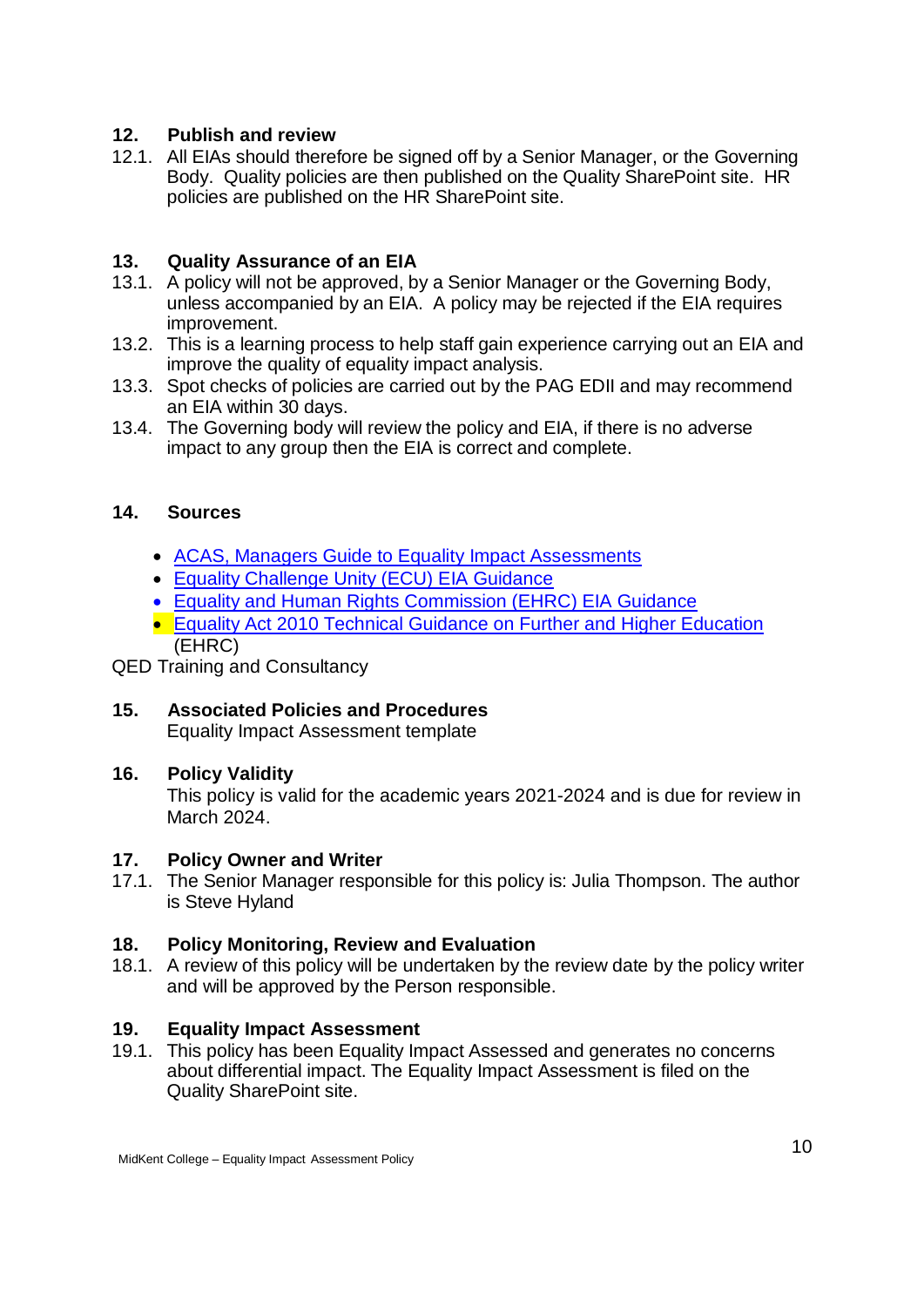### <span id="page-9-0"></span>**20. Policy Amendments**

20.1. If you have any comments, observations or requests for amendment of any policy then please post them to the Policy Feedback mailbox.

<span id="page-9-1"></span>[policy.feedback@midkent.ac.uk](mailto:policy.feedback@midkent.ac.uk) and [equality.diversity@midkent.ac.uk](mailto:equality.diversity@midkent.ac.uk)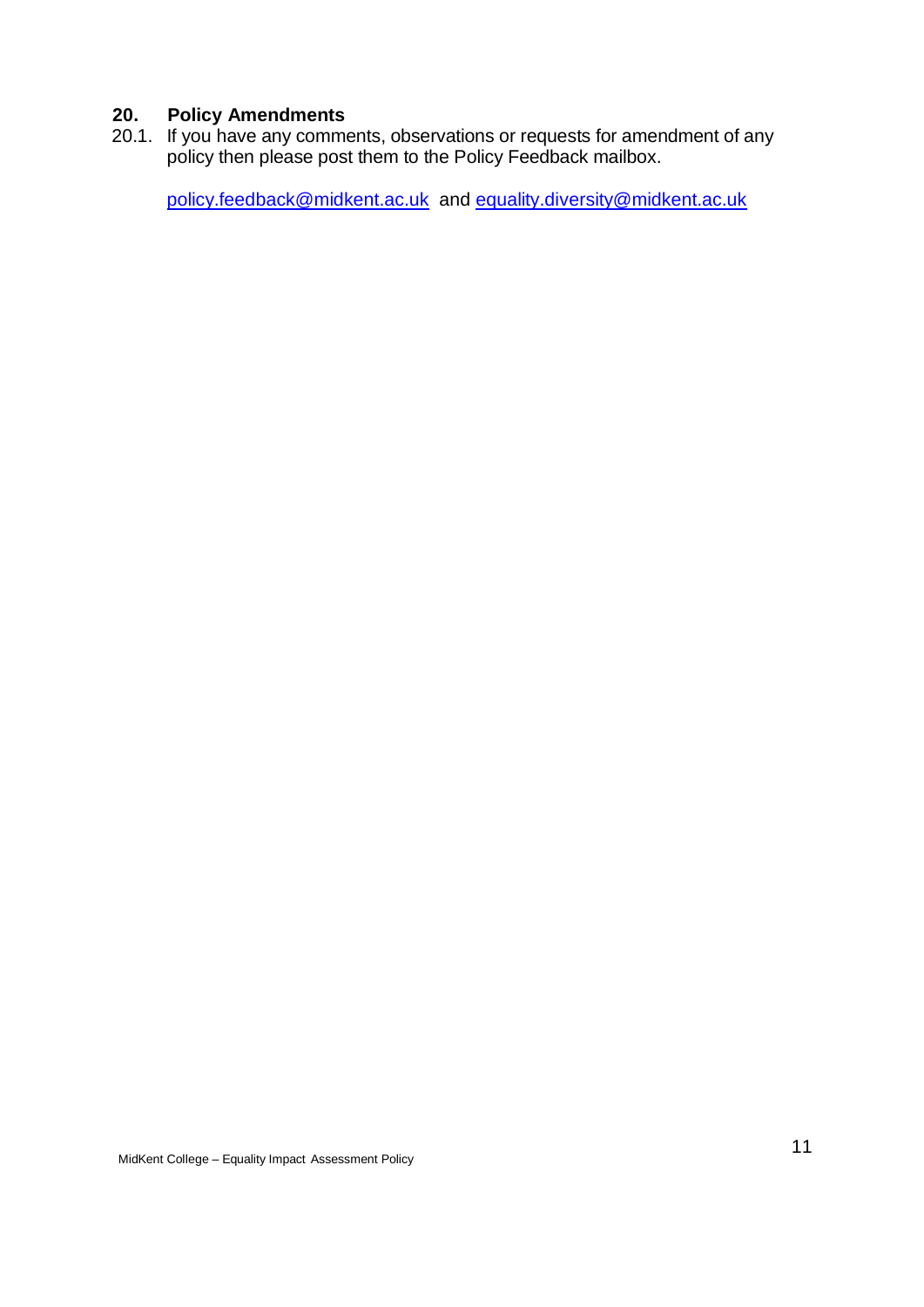### <span id="page-10-1"></span><span id="page-10-0"></span>**Appendix 1 What are our Public Sector Equality Duties?**

### <span id="page-10-2"></span>**General Duties**

In the exercise of its functions, MidKent College, as a public authority must have due regard to the need to:

1. **Eliminate unlawful discrimination, harassment and victimisation** and any other unlawful conduct in the Equality Act 2010. (Please see Appendix for more information about discrimination).

# 2. **Advance equality of opportunity**

This involves:

- o Removing or minimising disadvantages suffered by people due to their protected characteristics.
- $\circ$  Taking steps to meet the needs of people from protected groups where these are different from the needs of other people.
- $\circ$  Encouraging people from protected groups to participate in public life or in other activities where their participation is disproportionately low.

### 3. **Foster good relations**

This involves:

- o Tackling prejudice
- o Promoting understanding

### <span id="page-10-3"></span>**People with Disabilities**

The Equality Act states that meeting different needs involves taking steps to take account of disabled people's disabilities. It states that compliance with the duty may involve treating some people more favourably than others.

### <span id="page-10-4"></span>**Protected Characteristics**

The equality duty covers the nine protected characteristics: age, disability, gender reassignment, pregnancy and maternity, race, religion or belief, sex and sexual orientation. **Public authorities** also need to have due regard to the need to eliminate unlawful discrimination against someone because of their **marriage or civil partnership** status. This means that the first aim of the duty applies to this characteristic but that the other aims (advancing equality and fostering good relations) do not apply.

(Please see Appendix 3 for more information about discrimination).

### <span id="page-10-5"></span>**Specific Duties**

- 1. **Publish equality information:** Public authorities to publish information annually to demonstrate compliance with the general equality duty.
- 2. **Public authorities to prepare and publish one or more equality objectives** it thinks it should achieve to meet the general equality duty. To be done at least **every four years**. This was to be done for the first time by 6 April 2012. Ensure the objectives are specific and measurable.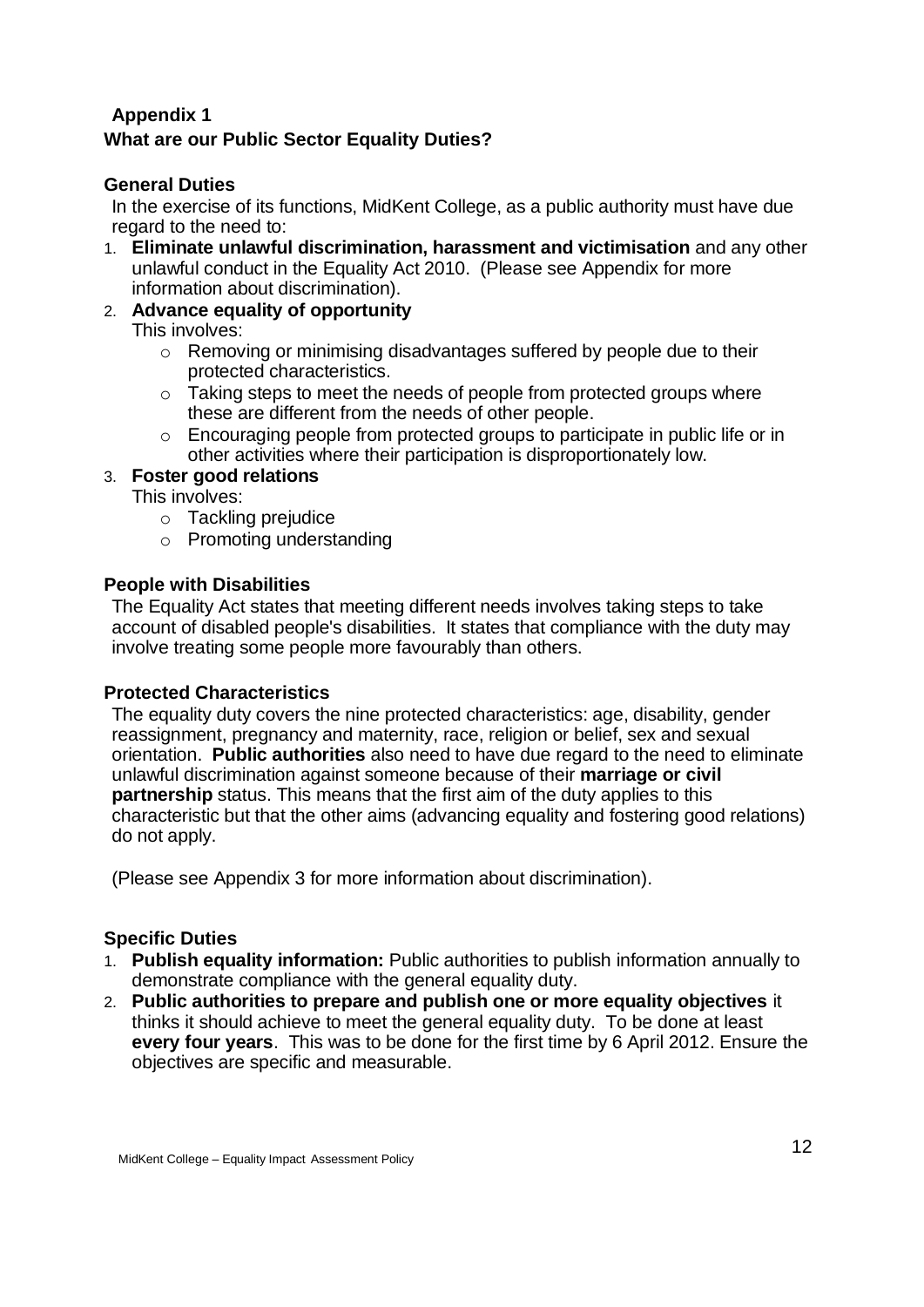#### <span id="page-11-0"></span>**Appendix 2 The Protected Characteristics in the Equality Act and Sample Trigger Questions**

#### **Decisions which require an EIA**

The following questions can help to decide whether a decision is relevant to equality and therefore require an EIA:

- Does the decision affect service users, employees or the wider community?
- The relevance of a decision to equality depends not just on the number of those affected but on the significance of the impact on them.
- Is it likely to affect people with particular protected characteristics differently?
- Is it a major decision, significantly affecting how functions are delivered?
- Will the decision have a significant impact on how other organisations operate in terms of equality?
- Does the decision relate to functions that engagement has identified as being important to people with particular protected characteristics?
- Does the decision relate to an area with known inequalities?
- Does the decision relate to any equality objectives that have been set?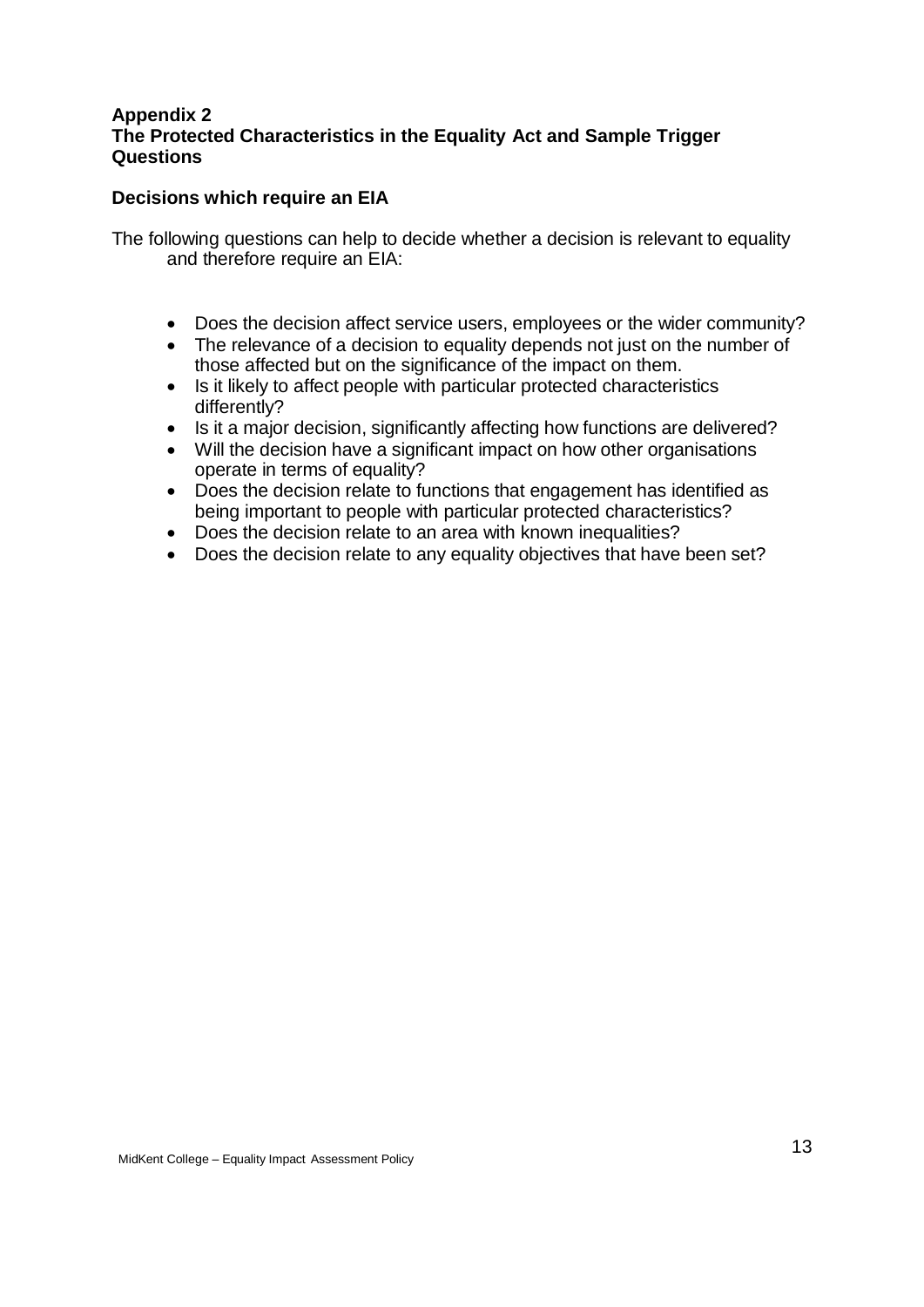### **Age**

**The Protected Characteristic of Age means:** A person of a particular age (e.g. 32 year old) or a range of ages (e.g. 18 – 30 year olds). Age does not apply in relation to the provision of education (e.g. school pupils).

Young children (under 5s). Children (5+). Young people (e.g. teenagers). Young adults. 'Working age' people. Older people (retired). Older people who are vulnerable (frail, elderly).

Have you taken into account (where relevant)?

- Age-appropriate communication methods for the age group. E.g. use plain English and use Easy Read where appropriate.
- Whether parents/carer/advocate involvement is necessary and accounted for.
- Attitudes towards older people. E.g. avoid and challenge stereotypes, be inclusive in communications and ensure diversity is represented.
- With age comes disability: consider disability issues too.
- Ability to attend meetings or get involved during working/studying hours.
- Access to income (limited for younger people and older people).
- Physical access and the physical environment (access to … access within …) for people with young children in buggies/prams.
- Independence.
- Access to own car (e.g. too young to drive).
- Whether a location is affected by closure or other restriction (e.g. area neat to a place where young people congregate or regular meeting place for elderly group).
- Events and selecting appropriate times for the day or days of the week e.g. people who care for children will find evenings and weekends difficult, working age people will find weekdays difficult, school holidays, etc.
- Where different age groups have equal access to the service and benefits? What evidence do you have?
- Whether there are any barriers to participation e.g. low numbers compared to the population? What evidence do you have and what can you do to mitigate those barriers?
- Older people and younger people may be included to say what they think someone wants to hear, rather than how they really feel or think. Bear this in mind when discussing options and ensure the person feels free to make choices and express views without cause for concern, for example.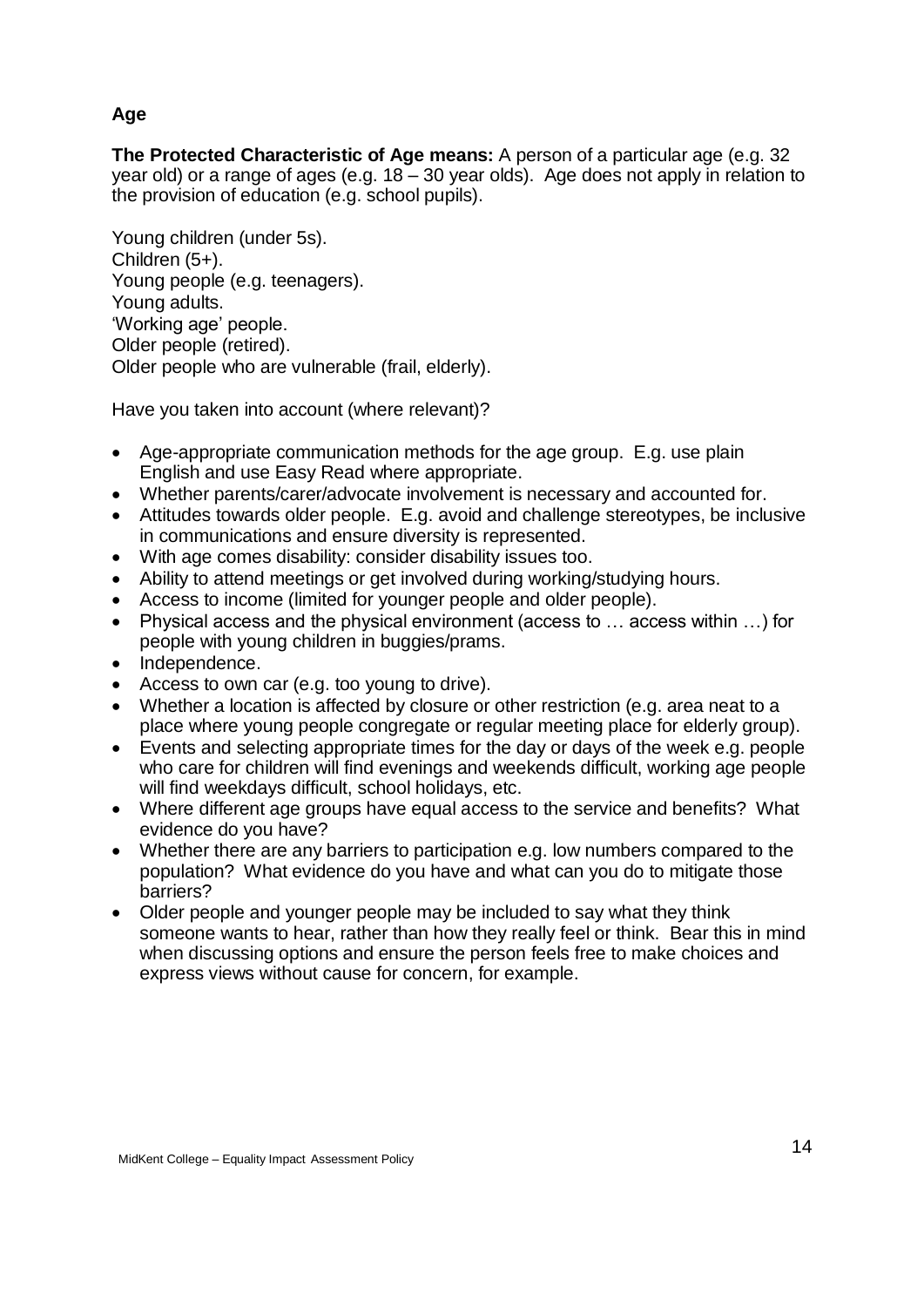### **Disability**

**The Protected Characteristic of Disability:** A person has a disability if s/he has, or has had, a physical or mental impairment which has a substantial and long-term adverse effect on their ability to carry out normal day-to-day activities. It includes recurring and progressive conditions (i.e. the adverse effect will arise in future because of the acquired condition) and certain illnesses and conditions such as cancer and HIV. NB Carers are covered 'by association'.

- People with mobility disabilities.
- People with manual dexterity or other physical disabilities.
- People with hearing impairments.
- People with visual impairments.
- People who are Deaf (British Sign language users).
- People who are blind.
- People with learning disabilities or other mental/cognitive impairments.
- People with mental health conditions.
- People with a communication difficulty such as Dyslexia.
- People with a long-term health condition or illness such as cancer or HIV.

- The duty to identify and make reasonable adiustments for people with disabilities. This is an 'anticipatory duty' in relation to services and public functions – therefore it is necessary to consider the needs of potential customers. Has a disability access audit been carried out on the property and is it being implemented within a reasonable time-frame?
- Ability to get around with wheelchair access or restricted mobility. Physical access and the physical environment should consider access to the building as well as access within, and access to facilities such as toilets.
- Heavy doors (could they be difficult to open for some people?).
- Height of things like reception desks and access buttons can they be access by someone in a wheelchair?
- Availability of handrails.
- Steps or steep slopes. Alternative access points (with clear signage) if the main entrance cannot be adjusted.
- Slippery/highly polished surfaces for walking which can be hazardous to people with motility problems. Uneven or bumpy paths outside can be problematic.
- Ability to use equipment or tools (manual dexterity would adjustments need to be made?).
- Ability to hear particularly if in a noise environment. The need to see someone who is speaking (with good light levels), or use a Loops system.
- Ability to see signage and other written communications. Is the minimum font size used (12 Arial or similar 'sands serif' font)?
- Ability to adjust settings on a webpage, e.g. Larger font larger, contrast changes
- Inclusive language or imagery used in communications which reflects diversity and reduces stereotyping; particularly relevant where people who are underrepresented or in a minority. Absence of such things makes people feel "invisible" and "worthless".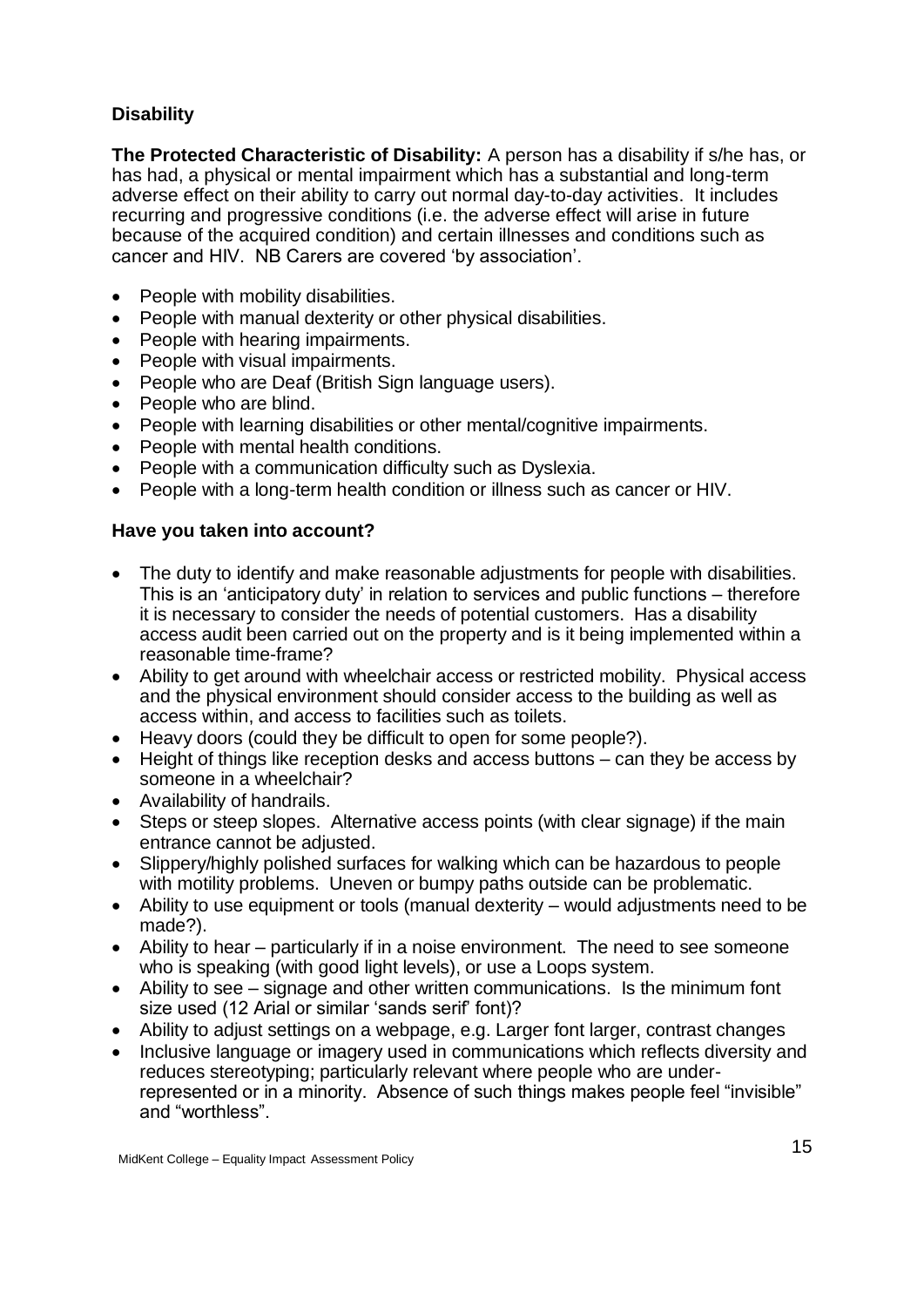- Closure or restriction of a location or building (e.g. area near to a regular meeting place or facility that offers excellent access).
- Ability to use public transport / access to own car.
- Disabled parking bays.
- Obstacles and tripping hazards, yellow safety signs that are visible for people with visual impairments. Uncluttered areas.
- Provision of information in large font (16 points) and, if printed, on yellow paper. Does any written information include the standard 'accessible formant request' statement?
- Good colour contrast (e.g. black on yellow or vice versa). Red and green together can be problematic for people with colour blindness.
- Possible limited use of English, particularly for Deaf people who use British Sign Language – plain English and possibly Easy Read (symbol format) as a minimum. Information in British Sign Language video format where possible. BSL Interpreters for meetings. Staff awareness of Deaf culture, translation policy and basis BSL.
- Possible use of audio or Braille / tactile formants for written communications.
- Ability to cope with stressful situations.
- Trust and familiarity with people or the environment.
- If someone needs support with an issue, would an Advocate or mediator be able to help (this may also be helpful for other people e.g. ethnic minorities or young people)?
- Need to take medication or breaks for respond to changes in condition.
- Ability to read or process complex information. Are plain English and Easy Read versions available?
- Diet and food allergies, intolerance or diabetes e.g. nut free, wheat free, lactose free and sugar free options available if serving food/ Clear food labelling.
- If planning an event, ask delegates if they have any dietary or access needs.
- Whether disabled groups have equal access to the service or benefits? What evidence do you have?
- Whether there are any barriers to participation e.g. low numbers compared to the population? What evidence do you have and what can you do to mitigate those barriers?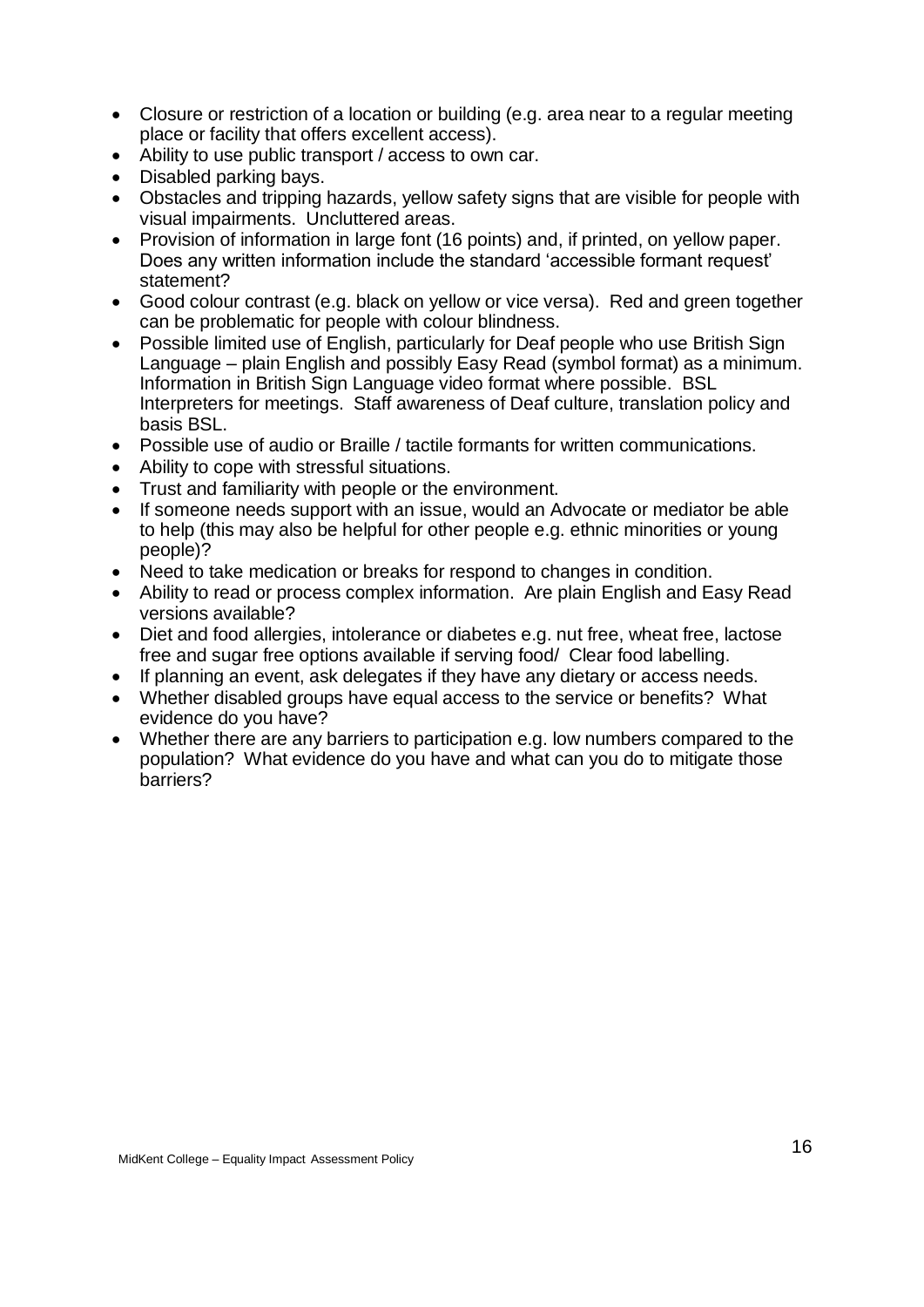### <span id="page-15-0"></span>**Race / Ethnic origin**

**The Protected Characteristic of Race means:** A person's colour, nationality, ethnic or national origin. The term BME (Black and Minority Ethnic) or Ethnic Minorities generally refers to people who are not white British, by the Census definition. It includes people who would classify themselves under 'White Other' such as a White person from Eastern Europe, and Travellers and Gypsies.

- Arabic People.
- Asylum seekers and refugees.
- Asian or Asian British people.
- Black or Black British people.
- Chinese people.
- Irish people ('White Other').
- People of mixed heritage.
- Travellers and Gypsies.
- White British people.
- People whose ethnic origin is 'White Other' e.g. White Australian.

- Difference of skin colour. E.g. policy or guidance that includes reference to skin colour (such as 'if the patient is pale') also takes into account darker skin colours (such as 'eyes are yellow').
- Culture / norms (which may overlap with religion / belief) e.g. courtesy (handshaking, eye contact, presence of members of the opposite sex), diet, naming systems; these things are particularly relevant where services involve personal care of visiting people in their homes.
- Nationality or national origins (e.g. passport status).
- Isolation or low trust and confidence because of previous negative experience including lack of appropriate service provision which caters for cultural needs.
- Nomadic lifestyle and access to accommodation, access to a postcode of 'landline' – particularly relevant for Gypsy, Roma and Traveller communities.
- Language difficulties use of plain English and symbols of pictures (Easy Read) for people who do not speak English. Whether translations or interpreters are needed (see the Translation and Interpreting Policy)?
- Inclusive language or imagery used in communications which reflects diversity and reduced stereotyping and 'colour-blindness'; particularly relevant where people who are under-represented or in a minority. Absence of such things makes people feel "invisible" and "worthless". E.g. images of local ethnic minority people are included in publications.
- Whether all racial groups have equal access to the service or benefits? What evidence do you have?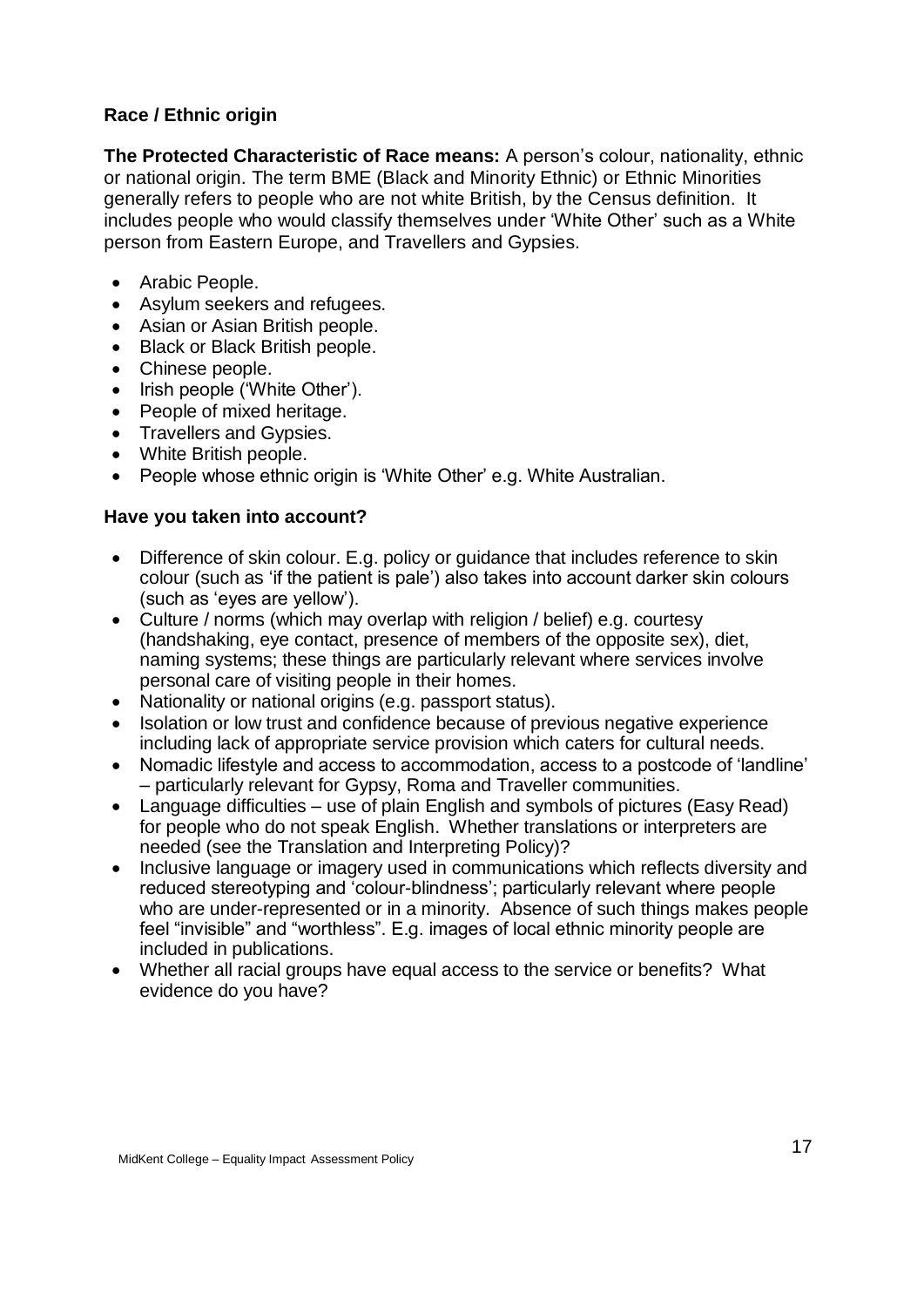### <span id="page-16-0"></span>**Religion or belief**

**The Protected Characteristic of Religion and Belief means:** Religious and philosophical beliefs including lack of belief. Generally, a belief should affect your life choices or the way you live for it to be included in the definition.

- Atheists.
- Baha'i.
- Buddhists.
- Christians.
- Humanists (form of atheism).
- Jews.
- Muslims.
- No faith or religion.
- Pagans.
- Sikhs.
- Other faiths and beliefs (unable to list all).

- People's belief in God.
- People who do not believe in God or follow formal worship.
- Prayer or Sabbath or Festival commitments.
- Diet e.g. halal, kosher (vegetarian and vegan options are also OK, but must be separated from meat and fish). Clear food labelling.
- Dress including jewellery and headwear.
- Inclusive language or imagery used in communications which reflects diversity and reduces stereotyping – being 'faith-blind' or assuming everyone has a faith or belief in God. Absence of such things makes people feel "invisible" and "worthless".
- A location is affected by closure or restriction (e.g. area near to a place of worship or regular meeting place); particularly relevant for highways planning and maintenance or public transportation links.
- Staff awareness (particularly relevant for direct care services).
- Whether people with difference faiths and beliefs have equal access to the service or benefits? What evidence do you have?
- Whether people with difference faiths and beliefs have equal access to the service or benefits? What evidence do you have?
- Whether there are any barriers to participation e.g., low numbers compared to the population? What evidence do you have and what can you do to mitigate those barriers?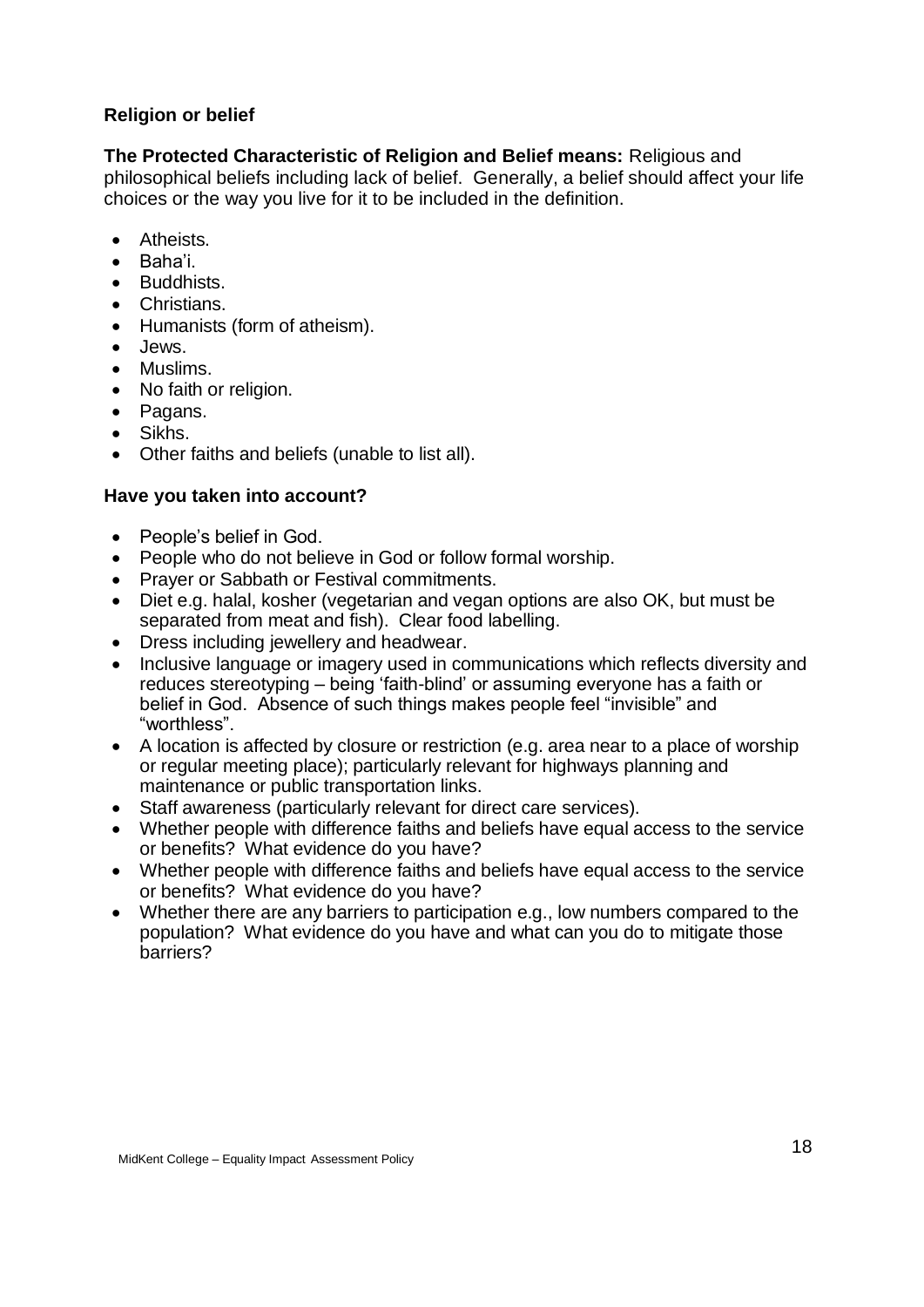#### **Sex, Gender Reassignment, Marriage and Civil Partnership, Pregnancy and Maternity**

There will be some points of convergence between some of the sample trigger questions below in respect of all the following Protected Characteristics.

**The Protected Characteristic of Sex means**: A man or a woman (biological sex). The term 'gender' means the social / psychological identity of being male or female.

**The Protected Characteristic of Gender Reassignment means**: A person who is proposing to undergo, is undergoing or has undergone gender reassignment (the process of changing physiological or other attributes of sex, therefore changing from male to female, or female to male to match the gender identity).

**The Protected Characteristic of Marriage and Civil Partnership means**: A person has the protected characteristic of marriage and civil partnership if the person is married or is a civil partner. A married person is a person who is legally married under the Matrimonial Causes Act 1973. A civil partner is someone who has been registered as a civil partner under the Civil Partnership Act 2004. The provision is asymmetrical in nature since it only affords protection to people who are married or civil partners but not single people. It excludes people who have never married, divorcees, fiancées, "co habiteés" widows and widowers.

**The Protected Characteristic of Pregnancy and Maternity means**: Maternity refers to the period of 26 weeks after the birth (including still births), which reflects the period of a woman's Ordinary Maternity Leave entitlement in the employment context. In employment, it also covers (where eligible) the period up to the end of her Additional Maternity Leave. It is unlawful to treat a woman unfavourable (e.g. asking her to leave) because she is breastfeeding.

- Biological differences that may affect how a service needs to be provided e.g. men and women's health screening for certain cancers is difference.
- Privacy and discretion. E.g. separate changing facilities or sensitivity when carrying out physical contact – if a woman would reasonably object to the presence of a man and vice versa.
- Sensitivity and privacy if someone is under-going gender re-assignment.
- Body shape and typical style and preferences such as dress. E.g. uniforms are available in styles that suit a female form as well as a male form.
- Parenting / caring responsibilities, which may be different due to the age of children or size of family unit. The majority of caring is carried out by women. If men are caring they may have additional issues of isolation. Single parents – issues may be different for lone mothers and lone fathers.
- Marital / Civil Partnership status. E.g. refer to 'spouse or partner'.
- Provision for expectant or new mothers (e.g. being able to breastfeed in public, health and safety considerations, rest and changing rooms).
- Inclusive and non-sexist language or imagery used, particularly in communications. Information should reflect diversity and reduces stereotyping of men and women. E.g. non-gender specific language such as her/him or his/her.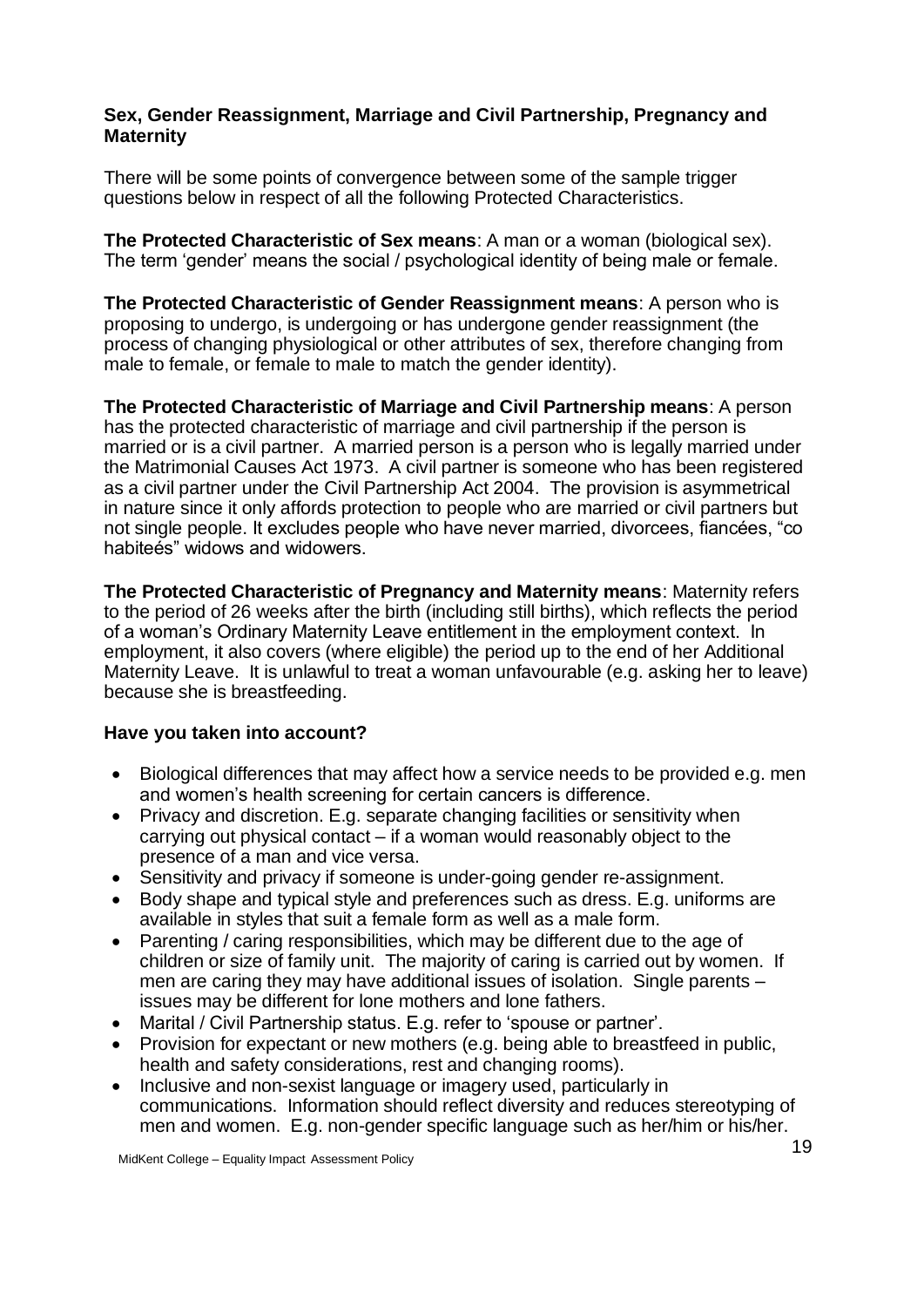Absence of things makes people feel "invisible" and "worthless".

- Ability to access a car. In households with one car, women are less likely to have access to the family car.
- Whether men, women and transgendered people have equal access to the service or benefits? What evidence do you have?
- Whether there are any barriers to participation e.g. low numbers compared to the population? What evidence do you have and what can you do to mitigate those barriers?
- Personal safety and fear of crime women have a greater fear of crime because of the nature of crime towards women (e.g. sexual assault and rape). This could, for example, restrict a woman's ability to get out and about.
- Dominance for example, a woman may not want to use cycle routes when men cycle 'aggressively' at speed. Is the provision of facilities and services overall balanced and catering for women's and men's needs? For example, more cyclists are male and more horse-riders are female, but is the provision of cycle routes and bridleways proportionate and fair? Women need more toilet cubicles than men – how do toilet queues compare between men and women?
- Whether single-sex or transgendered provision is necessary because a combined service would not be effective e.g. a women's refuge for victims of domestic violence.
- Gender pay gaps does it seek to address a pay gap? Will it take into account that women earn less on average than men?
- What improvements can you make to any issues identified?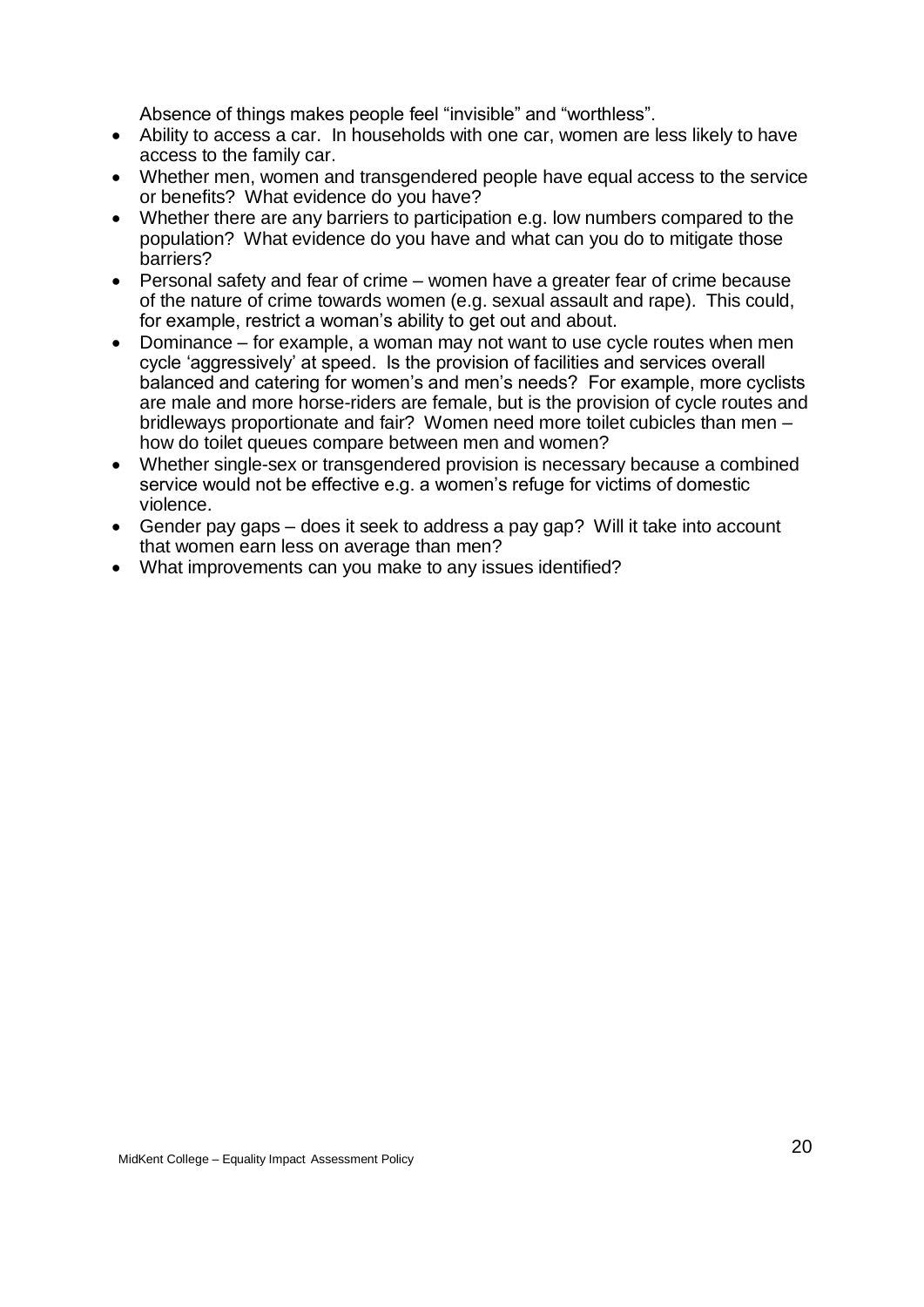#### <span id="page-19-0"></span>**Sexual orientation**

**The Protected Characteristic of Sexual Orientation means:** A person's sexual orientation / attraction towards the same sex (lesbian or gay), the opposite sex (heterosexual) or to both sexes (bisexual).

- Lesbian women (L) and gay (G) women and men
- Heterosexual men or women
- Bisexual (B) men or women.

- Use of language that is inclusive and not 'heterosexist' such as reference to Civil Partners or partners rather than just spouse, or assuming a partner is of the opposite sex.
- Sensitivity that some LGB people are not 'out': no-one should be forced to 'out' themselves.
- Isolation or low trust and confidence because of previous negative experience and homophobia.
- Services should be delivered in a way that does not assume or require identify of sexual orientation to members of staff (unless unavoidable because of the nature of the service, such as Civil Partnership ceremonies).
- Whether everyone regardless or because of their sexual orientation, has equal access to the service or benefits? What evidence do you have?
- Whether there are any barriers to participation e.g. low numbers compared to the population? What evidence do you have and what can you do to mitigate those barriers?
- Other factors that are relevant to your service.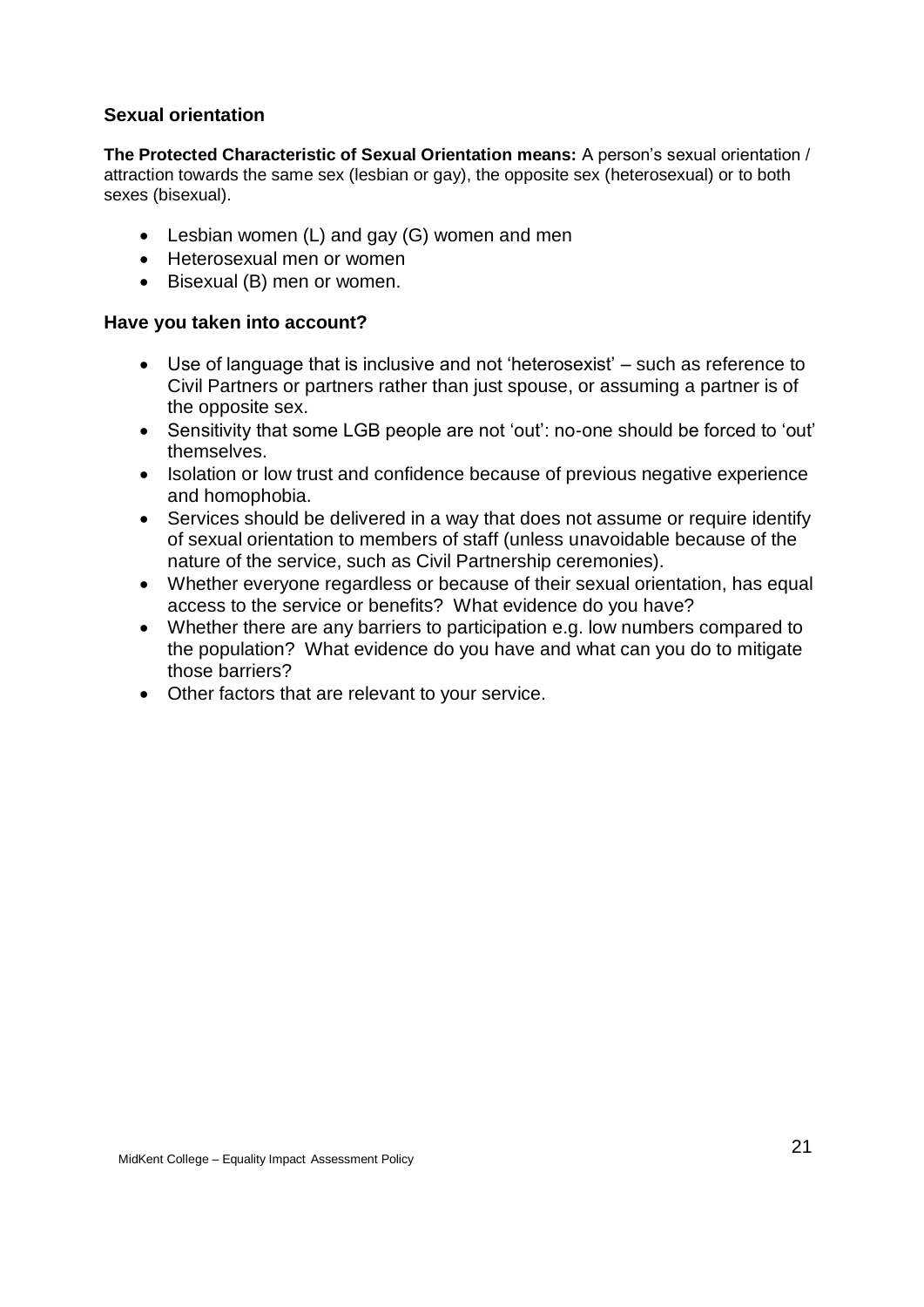### <span id="page-20-0"></span>**Equality/Diversity Fast Track Checklist for Organisers of Events**

• The following checklist aims to help organisers of events to consider what their participants need to enable them to participate fully and equally.

### **Checking the Venue**

- Does the venue enable disabled people, including wheelchair users, to move around independently and freely?
- Is reserved car parking available close to the entrance for disabled people, and signposted? If there is a barrier to enter the car part, can a Deaf person use it?
- Are accessible toilet facilities available for disabled people and large enough for wheelchairs?
- Is a hearing loop available or could a portable one be hired?
- Do you have enough rooms (e.g. use of breakout rooms for small workshop sessions). And can they be accessed easily?
- Are assistance dogs welcome?
- Is catering available for people with specific diets e.g. vegan, vegetarian, allergy free, Halal, Kosher (if Halal / Kosher is not available, vegetarian and vegan options are a substitute)?
- Will food be separated and clearly labelled (all fish, meat and vegetarian options should be made up and served separately)?
- Are caffeine free hot drinks available?
- Can lighting be adjusted to assist people with visual impairments?
- Are emergency procedures clear and easy to understand?
- If access is required to difference floors, is there a lift with voice announcements?
- Will people feel safe leaving the venue after an evening meeting?
- Is the venue accessible by public transport?
- Can a room be made available for private prayer if needed?
- Does the venue operate an equality policy which would mean that everyone, including lesbian and gay people, would feel welcome?
- Are microphones and loud-speakers available for presenters and for taking questions from the audience?
- Find another venue if it will not be accessible to a disabled person. If you already know that participants do not have specific access needs then it is OK to use venues that are unable to provide full access if your options are limited.

### **Contacting delegates and speakers**

• Have you asked all delegates and speakers if they have any access, dietary or other requirements?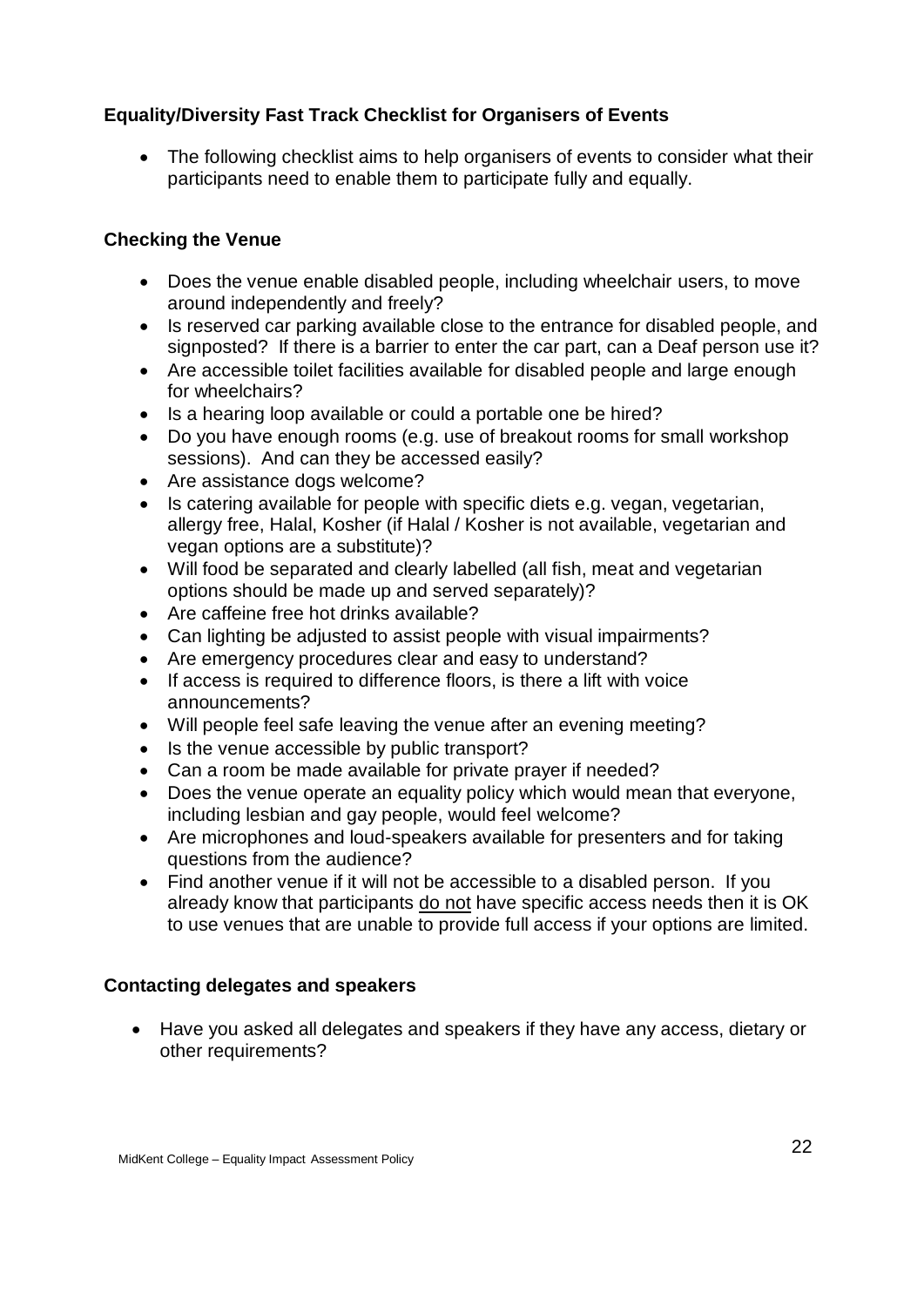### **Accommodation**

• Is suitable overnight accommodation available within the vicinity, which meets individual requirements?

### **Responding to needs and checking communication methods**

- Are interpreters needed e.g. for those whose first language is not English, British Sign Language, etc.?
- Are speech-to-text typists or lip speakers needed?
- Are presentations or hand-outs needed in different formats? E.g. Audio, Braille, large print on yellow paper, Easy Read, etc. Remember to give yourself time to make arrangements.
- Can information about evacuation procedures be given to all delegates in a form they can understand and access?
- Have event materials / presentations been checked to ensure they are free from bias, discrimination, stereotyping, etc.?
- Are presentations (e.g. PowerPoint) accessible good contrast and font size, slides not too crowded. Will you make sure the presentation takes into account people with hearing or visual impairments e.g. by not relying on visual information alone?
- Will photographs be taken? If so, will someone check that attendees do not have a problem with flash photography?
- Are presenters on a stage, and can disabled presenters' access the stage? Can seating be rearranged for wheelchair users?

### **Support**

- Will staff, trained in equality awareness, be available to support delegates, if they require assistance?
- Will presenters and assistants ensure that microphones are used by everyone, including delegates asking questions? It is not enough to say 'I will shout', especially if delegates are using the Loop system.
- Will delegates be able to sit in a place where their needs can be met or the can access support e.g. see a BSL interpreter or hear adequately.
- In the event of a fire or other emergency will someone be able to assist wheelchair users and other delegates who need to help with evacuation.
- Don't forget to consider disabled people or people who require interpreters when carrying out a health and safety risk assessment.